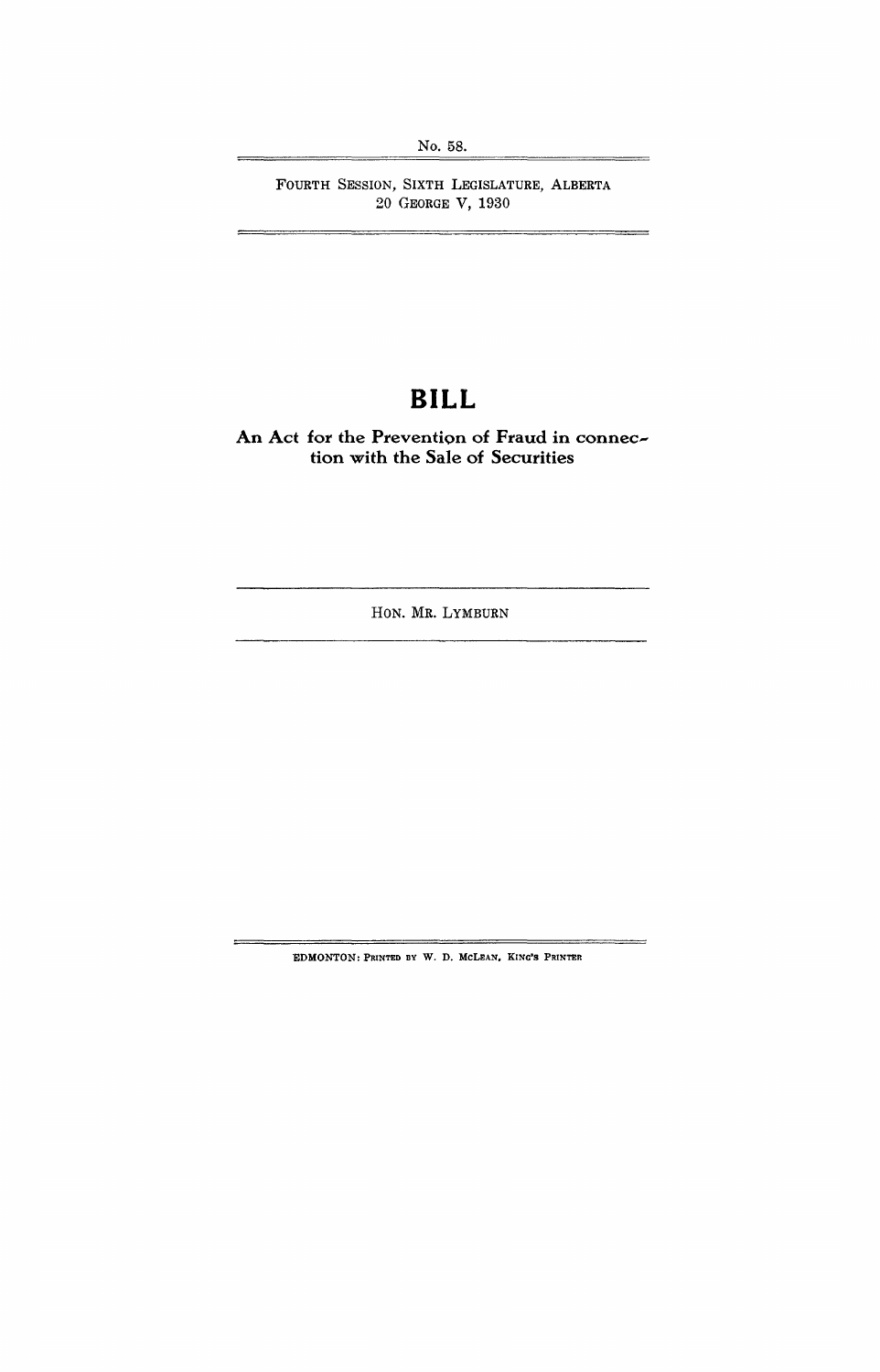## **BILL**

#### No. 58 of 1930.

## **An Act for the Prevention of Fraud in connection with the Sale of Securities.**

## $(Associated to$ ,  $1930.)$

**HIS** MAJESTY, by and with the advice and consent of the Legislative Assembly of the Province of Alberta, enacts as follows:-

Short title **1.** This Act may be cited as *The Security Frauds Pre-1,ention* Act, 1930.

> (a) "Broker" shall mean every person other than a salesman who engages either for the whole or part of his time directly or through an agent in the business of trading in securities and shall include **a company, and** such officials of a company or partnership which trades in securities as may be designated by the Regulations, **and shall include a security issuer except where the context clearly**

Interpreta-<br>tion

**2.** In this Act-

"Broker"

- **UCompany"**
- (b) "Company" means any incorporated corporation, **association** or other organization.

**indicates the contrary.** 

- *(c)* "Fraud," "fraudulent" and "fraudulent act" shall, in addition to their ordinary meaning, include:
	- (i) any intentional misrepresentation by word, conduct or in any manner of any material fact either present or past, and any intentional omission to disclose any such fact;
	- (ii) any promise or representation as to the future which is beyond reasonable expectation and not made in good faith;
	- (iii) any fictitious or pretended trade in any security;

**"Fraud"**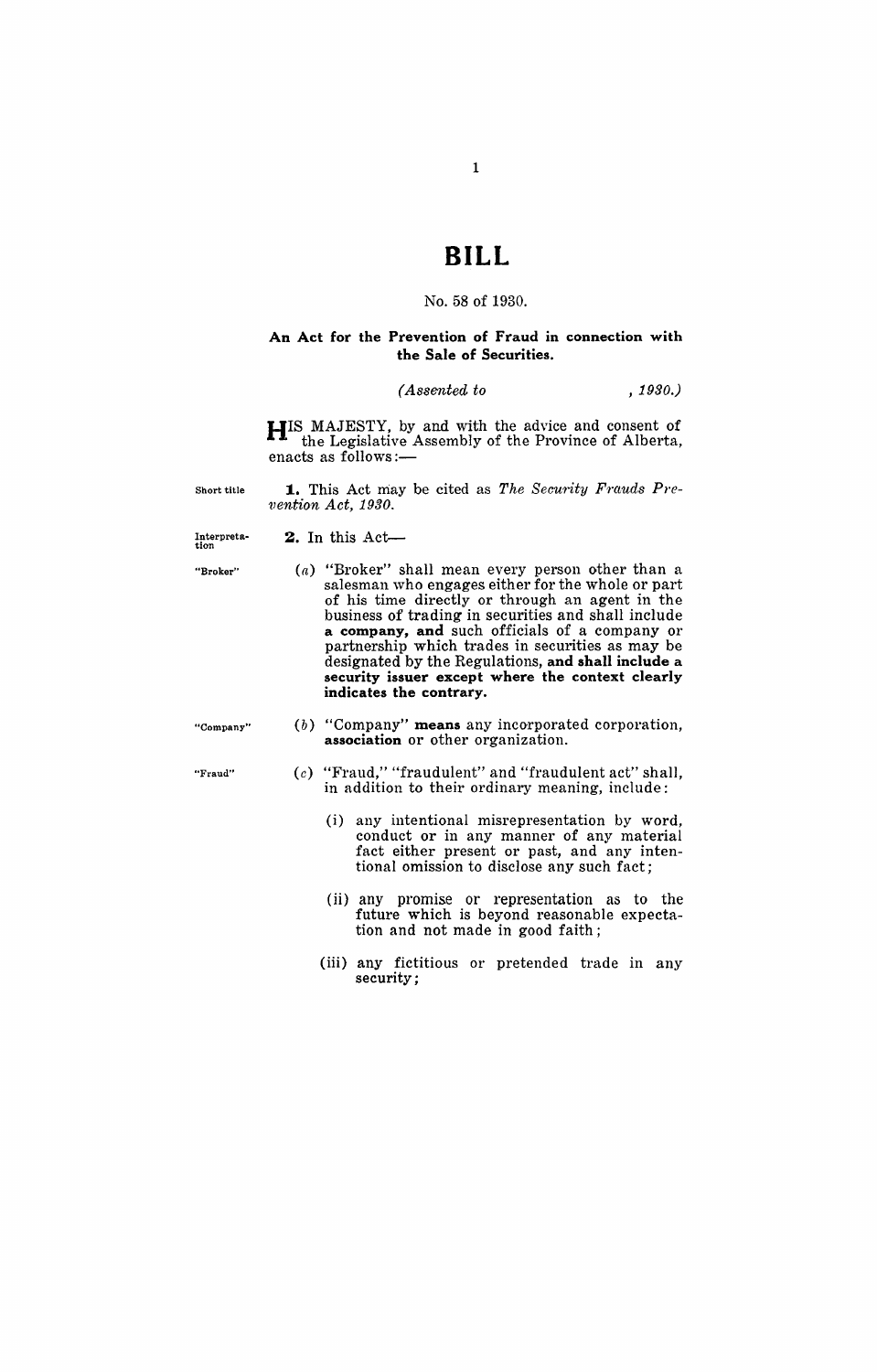#### EXPLANATORY NOTE.

The Act is re-enacted for greater convenience, so that the proper effect of the amendments may be more readily understood. The amendments are indicated in blacker type than the body of the Bill.

Section 2  $(a)$ . The definition is extended to include a company in order to save repetition later on, and to exclude companies, syndicates, etc., which issue only their own stock, units, etc. Former refer-<br>ence to a trustee capacity is deleted.

Section 2 (b). Rearranged for greater clarity.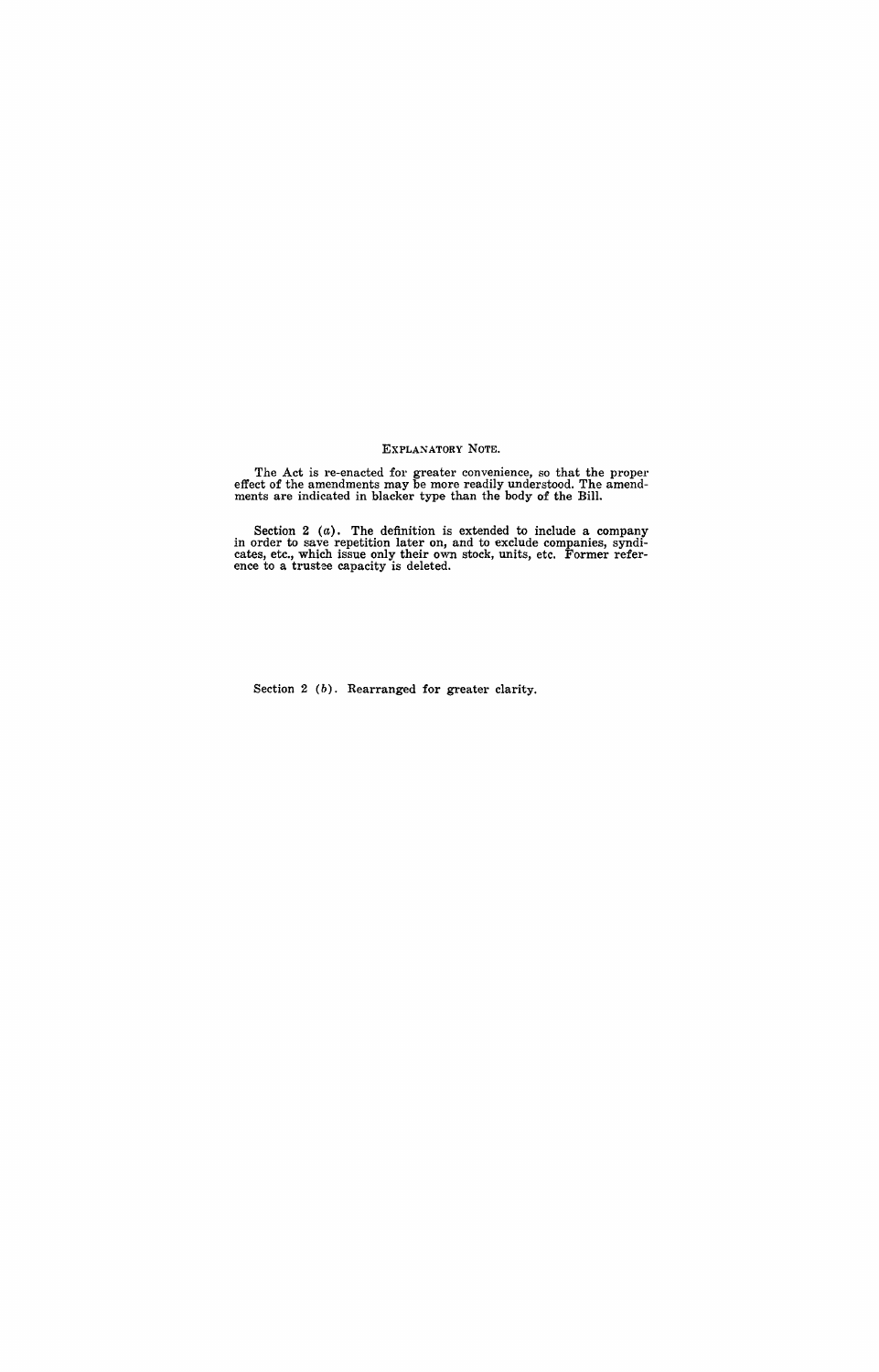|                    | (iv) the gaining or attempt to gain, directly or<br>indirectly, through a trade in any security, a<br>commission, fee or gross profit so large and<br>exorbitant as to be unconscionable and un-<br>reasonable;                                                                                                                   |
|--------------------|-----------------------------------------------------------------------------------------------------------------------------------------------------------------------------------------------------------------------------------------------------------------------------------------------------------------------------------|
|                    | (v) any course of conduct or business which is<br>calculated or put forward with intent to<br>deceive the public or the purchaser or the<br>vendor of any security as to the nature of<br>any transaction or as to the value of such<br>security;                                                                                 |
|                    | (vi) the making of any material false statement<br>in any application, information, material or<br>evidence submitted or given to the Attorney-<br>General, his representative or the Registrar<br>under the provisions of this Act or the<br>Regulations; or in any prospectus or return<br>filed with the Provincial Secretary; |
|                    | (vii) the violation of any provision of this Act or<br>of the Regulations relating to trading in<br>securities;                                                                                                                                                                                                                   |
|                    | (viii) generally any artifice, agreement, device or<br>scheme course of conduct or business to<br>obtain money, profit or property by any of<br>the means hereinbefore set forth or otherwise<br>contrary to law and anything specifically<br>designated in the Regulations as coming<br>within the meaning of this definition;   |
| "Person"           | (d) "Person" shall mean an individual, partnership,<br>association, syndicate and any unincorporated or-<br>ganization.                                                                                                                                                                                                           |
| "Registrar"        | "Registrar" shall mean the person appointed by<br>(e)<br>the Lieutenant-Governor in Council to act as<br>Registrar under the provisions of this Act and the<br>Regulations.                                                                                                                                                       |
| "Regula-<br>tions" | $(f)$ "Regulations" shall mean the regulations made<br>from time to time by the Lieutenant-Governor in<br>Council under the provisions of this Act.                                                                                                                                                                               |
| "Salesman"         | (g) "Salesman" shall mean every person employed,<br>appointed or authorized by any broker or com-<br>pany to trade in securities whether directly or<br>through sub-agents.                                                                                                                                                       |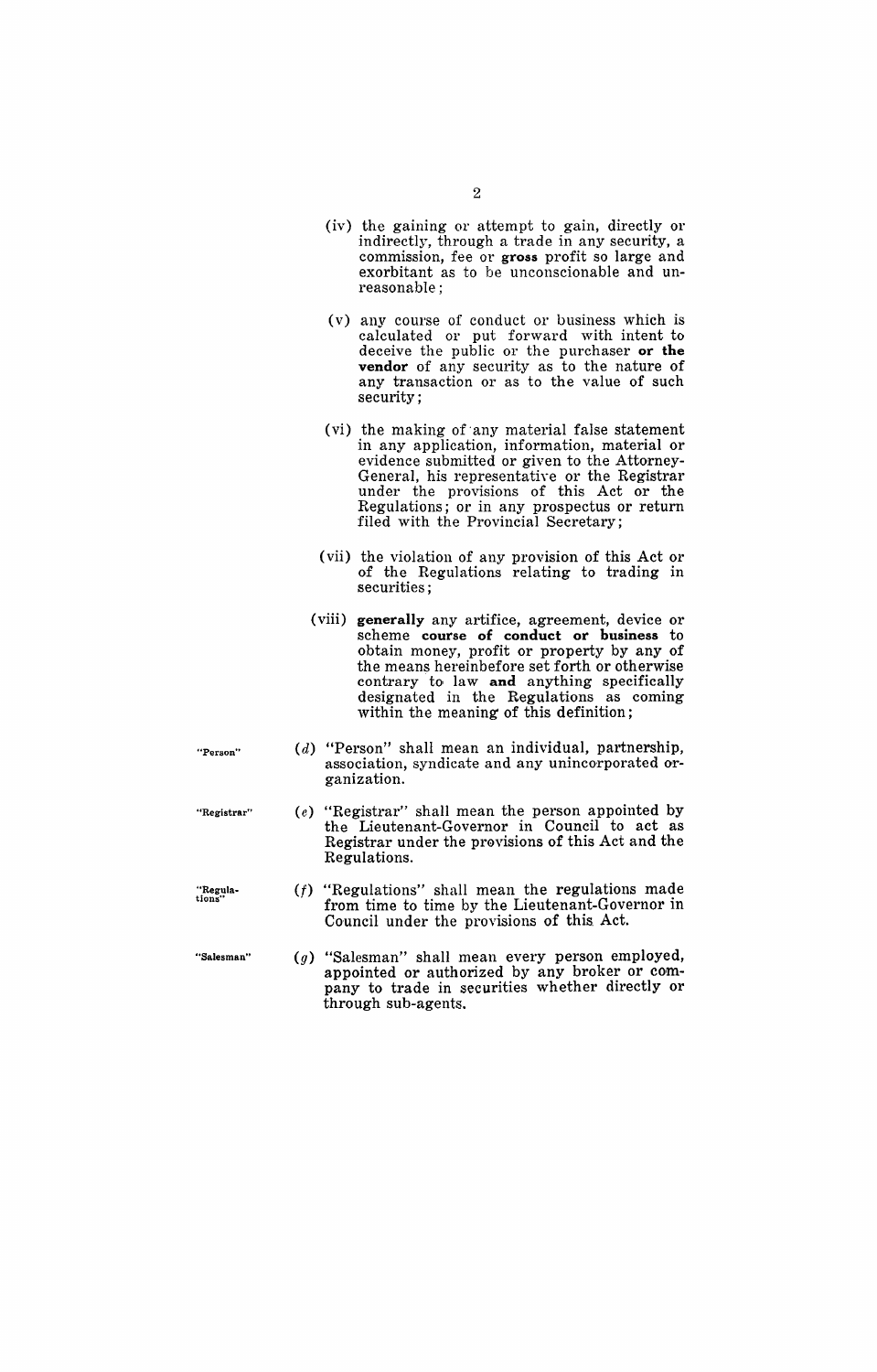Section 2 (c) (iv). The words "gross profit" prevent any argument as to whether "net profit" might have been meant.

Section 2 (c) (v). Amended to include deceit of one who has a security to exchange for what may prove to be one of less value.

Section 2 (c) (vii). More concisely worded.

Section 2 (c) (viii). Rearranged with the addition of the power to add further definitions.

Section 2 (d). Reference to a trustee capacity is deleted.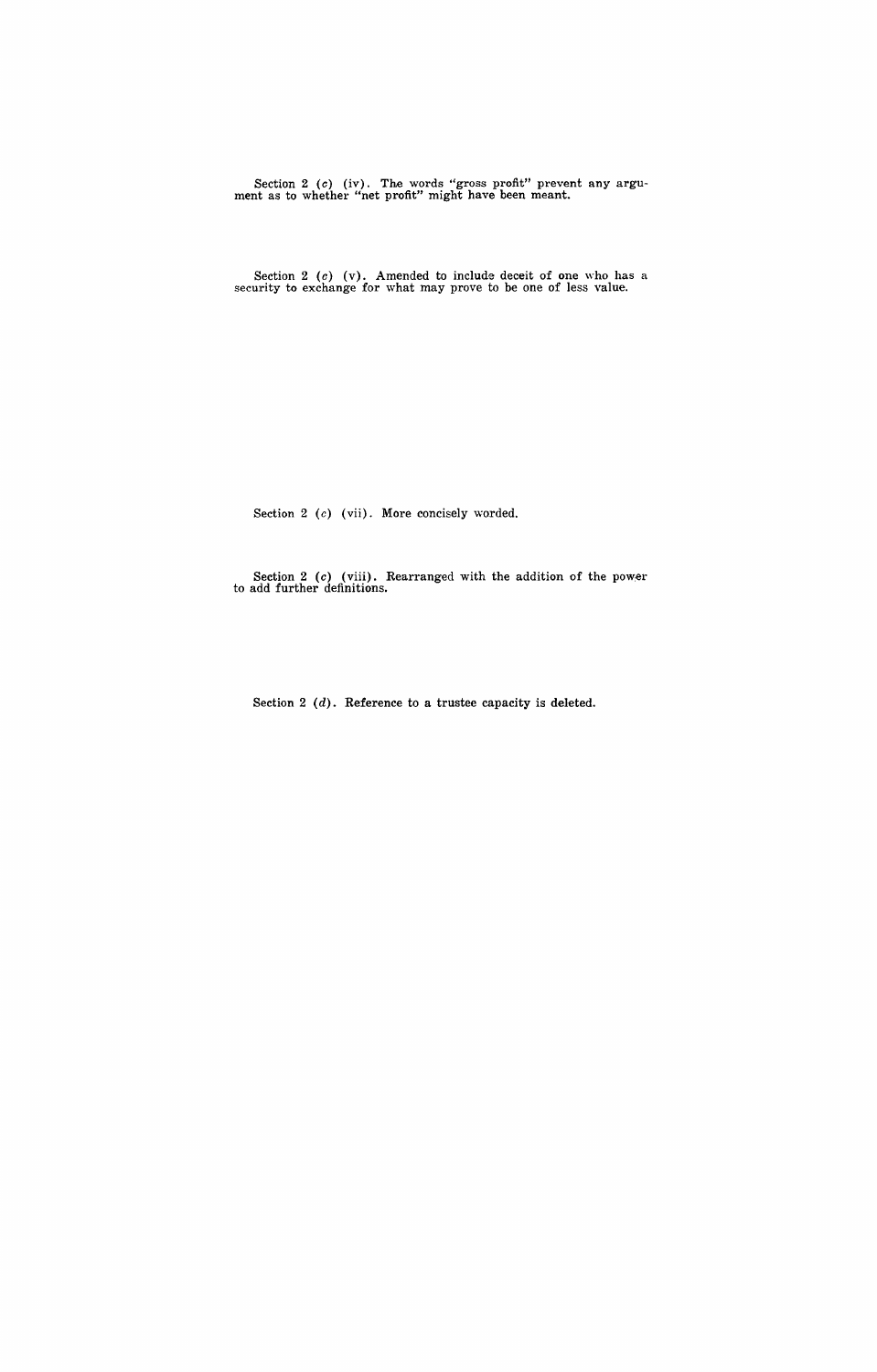"Security"

(h) "Security" shall include,

- (a) any document, instrument or writing commonly known as a security, or
- (b) any document constituting evidence of title to or interests in the capital, assets, property, profits, earnings or royalties of any person or company; or
- (c) any document constituting evidence of an interest in an association of legatees or heirs, or
- (d) any document constituting evidence of an interest in any option given upon a security, or
- (e) . any document designated as a security by the regulations.
- (i) "Security issuer" shall include a company or person, other than an individual, trading in securities of its own issue and not trading generally in other securities.
- (j) "Trade" or "Trading" shall include any solicitation or obtaining of a subscription to, disposition of, transaction in, or attempt to deal in, sell or dispose of a security or interest in or option upon a security for any valuable consideration whether the terms of payment be upon margin, instalment or otherwise, and any underwriting of any issue or part of an issue of a security, and any act, advertisement, conduct or negotiation directly or indirectly in furtherance of any of the foregoing or specifically designated as "trade" or "trading" in the Regulations.

## PART 1.

## REGISTRATION OF BROKERS AND SALESMEN

 $3.$ - $(1)$  No person shall,-

Brokers. officials and salesmen to register

(a) trade in any security unless he is registered as a broker or salesman of a registered broker, or

"Security issuer"

"Trade"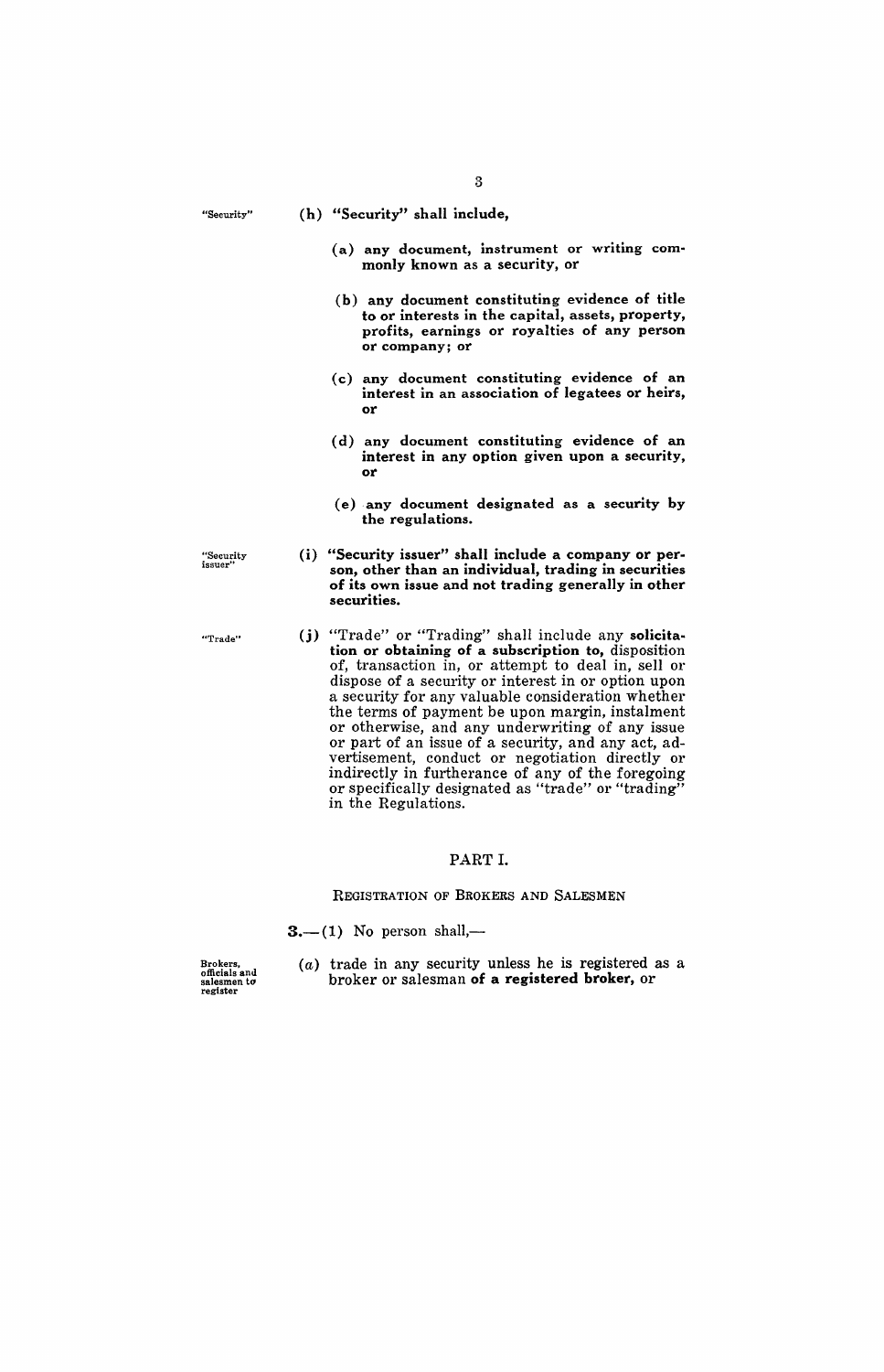Section 2 (h). The definition is merely rearranged.

Section  $2$  (i). A new definition to distinguish the company selling its own stock from the general broker.

Section  $2$  (j). Amended to cover the solicitations of subscriptions to capital stock, to overcome any possible restriction upon the scope of the definition.

*Note.-A* former definition of "trustee" is deleted as superfluous.

Section 3 (1). Amended to make it clear that salesman can only do business while employed by a registered broker, and not after dismissal, etc., until they have been employed by another registered broker.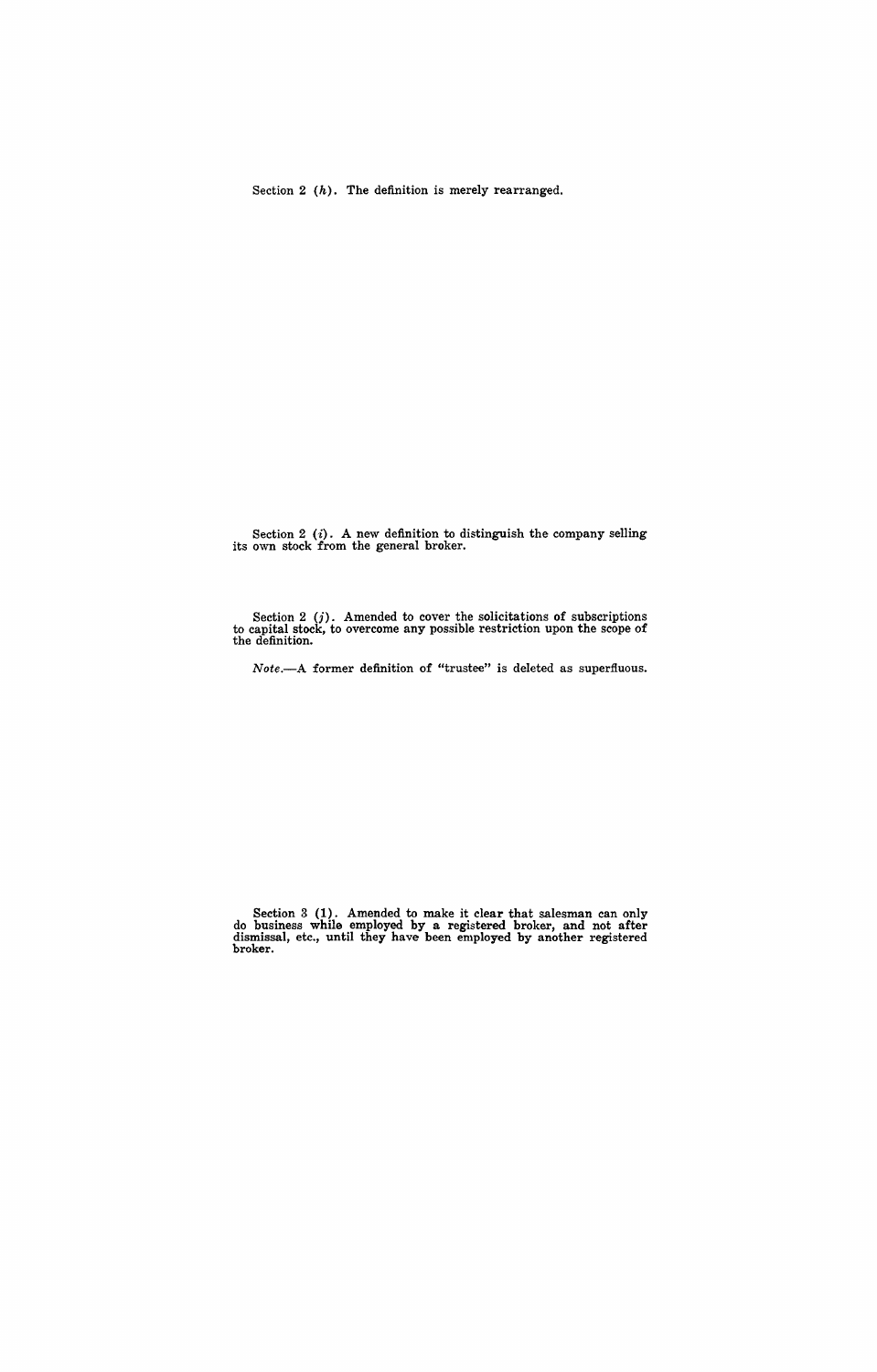- *(b)* act as an official of or on behalf of any partnership or company in connection with any trade in any security by the partnership or company, unless he or the partnership or company is registered as a broker,
- *(c)* act as a salesman of or on behalf of any partnership or company in connection with any trade in any security by the partnership or company, unless he is registered as a salesman of a partnership or company which is registered as a broker,

and such registrations have been made in accordance with the provisions of this Act and the Regulations, and any violation of this section shall constitute an offence.

Partnership or company may be registered

(2) With the approval of the Attorney-General, any partnership or company may be registered as a broker, whereupon the partnership or company may trade in securities, and the members and officials of the partnership, and the officials of the company other than branch managers or salesmen of the partnership or company, may act as such without separate registration, and the provisions of this Act, and of the Regulations relating to registered persons or companies, shall be deemed to apply to such partnership or company.

Exemptions

Judicial sales

Isolated<br>transactions<br>by owner

Banks, etc.,<br>Crown,<br>municipal and public<br>officials, and<br>registered<br>persons, etc.

- (3) Registration shall not be required in respect of any of the following classes of trades or securities,-
	- (a) A trade in a security taking place at a judicial, executor's, administrator's, guardian's or committee's sale, or at a sale by an authorized trustee or assignee, an interim or official receiver or a custodian under *The Bankruptcy Act,* a receiver under *The Judicature Act,* or a liquidator under *The Companies Act, 1929, or The Winding-Up Act of the Dominion of Canada.*
	- (b) An isolated trade in a specific security by or on behalf of the owner, for the owner's account, where such trade is not made in the course of continued and successive transactions of a like character, nor by a person whose usual business is trading in securities.
	- (c) A trade where one of the parties is a bank, loan company, trust company or insurance company, or is an official or employee, in the performance of his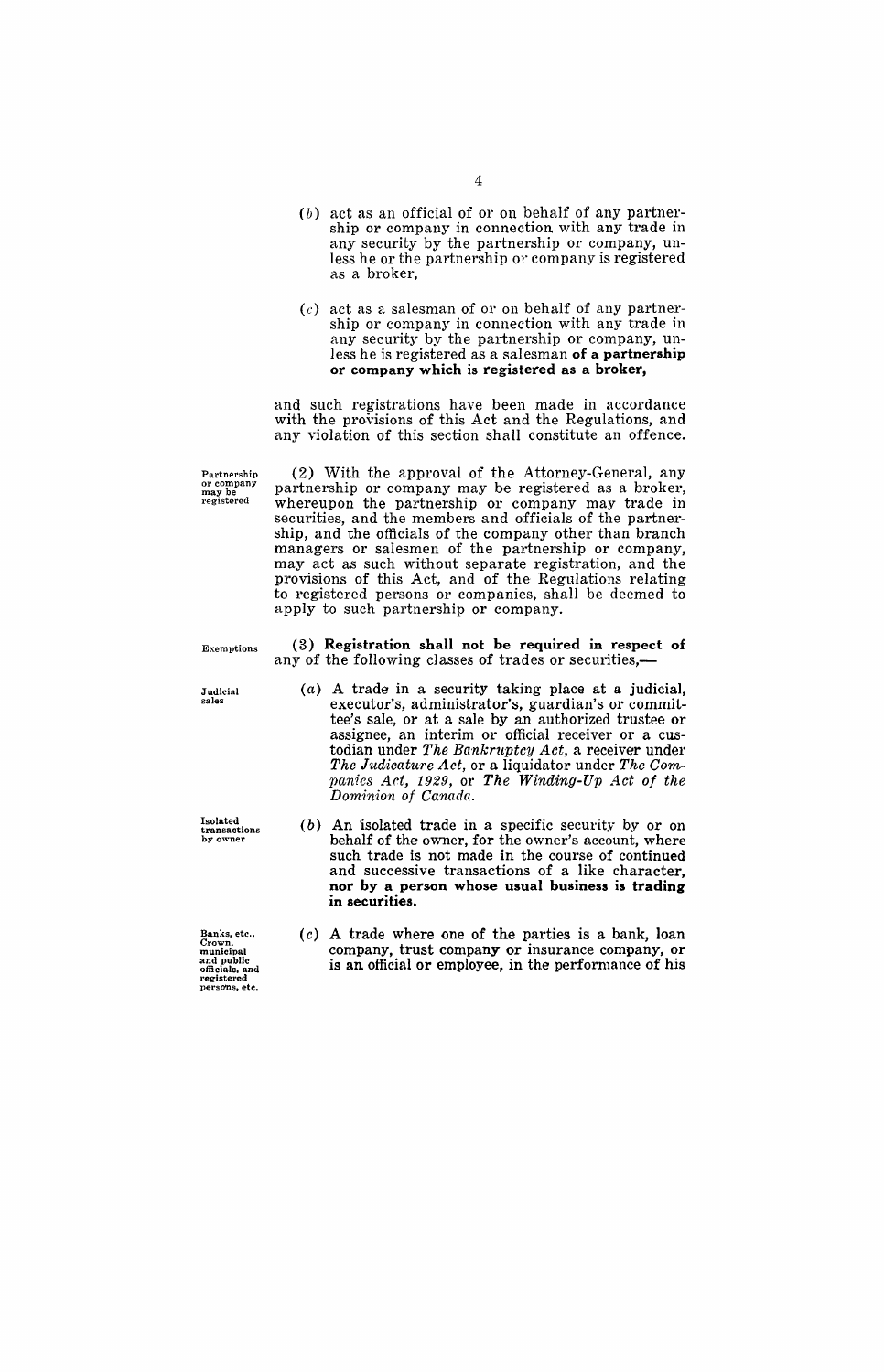Section 3 (3). Phraseology slightly changed.

Section 3 (3) (*b*). Amended to cover cases that have arisen of salesmen who have been refused registration trying to evade the Act.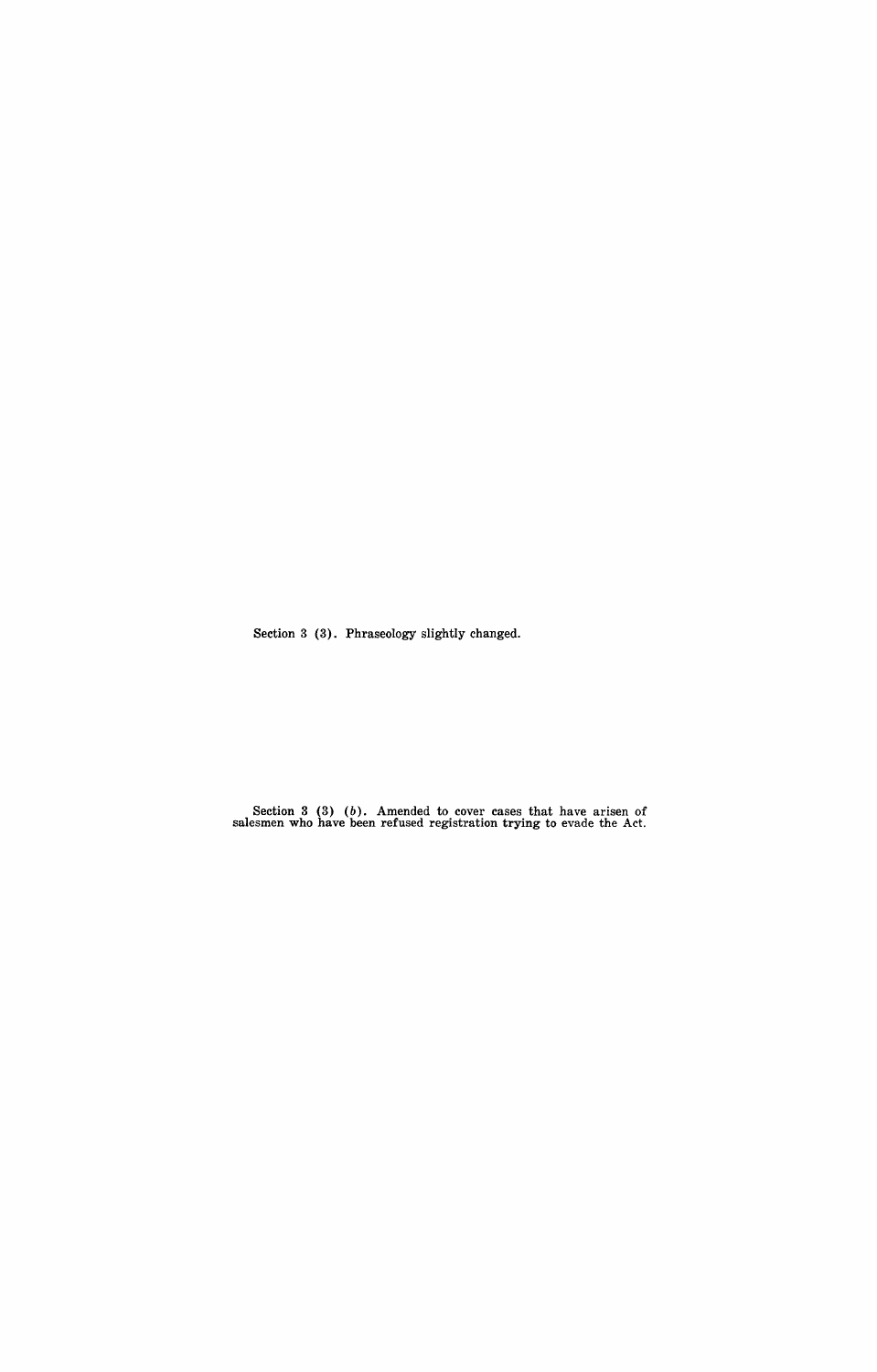duties as such, of His Majesty in right of the Dominion or any province or territory of Canada or of any municipal corporation, or public board or commission in Canada or is registered as' a broker under the provisions of this Act.

- Sale by pledge for debt  $(d)$  A trade by or for the account of a pledgee or mortgagee for the purpose of liquidating a bona *fidle*  debt by selling or offering for sale or delivery in good faith in the ordinary course of business a security pledged in good faith as security for such debt.
	- $(e)$  The distribution, issuance or sale by a company exclusively to the holders of its securities of capital stock, bonds or other securities as a stock dividend or other distribution out of earnings or surplus, or in the process of a *bona fide* reorganization of the company, or of additional capital stock where no commission or other remuneration is paid or given in connection therewith.
		- (f) The exchange by or on account of one company with another company of its own securities in connection with a consolidation, amalgamation or merger of either company.
			- (g) A trade in good faith by an actual prospector of a security issued by him for the purpose of financing a prospecting expedition, or for the purpose of disposing of any of his interest in a mining claim or property staked by or wholly or partly owned by him.
				- (h) Securities in which trust funds may lawfully be invested in Alberta.
				- (i) **Securities** secured by mortgage upon real estate or tangible personal property where the entire mortgage, together with all of the **securities**  secured thereby **or where all of the securities secured thereby** are sold at the one time.
				- (j) Negotiable promissory notes or commercial paper maturing not more than a year from the date of issue.
				- (k) Securities evidencing indebtedness due under. any contract made pursuant to the provisions of any statute of any province of Canada providing for the

Stock dividends, etc.

Exchange **on merger** 

Prospector's<br>"grubstake"<br>or share in<br>claim

Trust

Secured bonds

Negotiable paper

Securities based upon<br>conditional<br>sales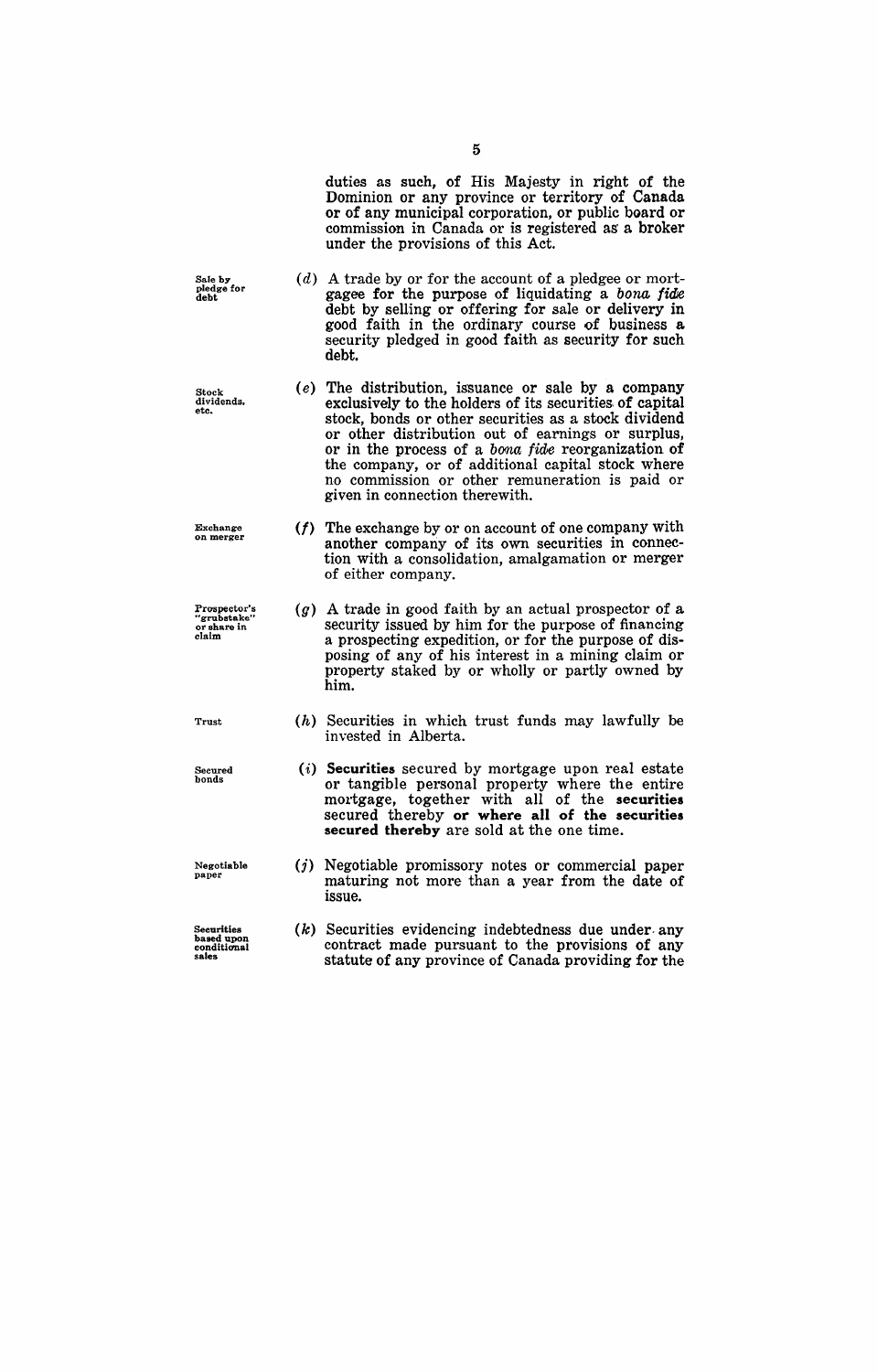Section 3 (3) (*i*). Slight amendment to supersede a similar regulation.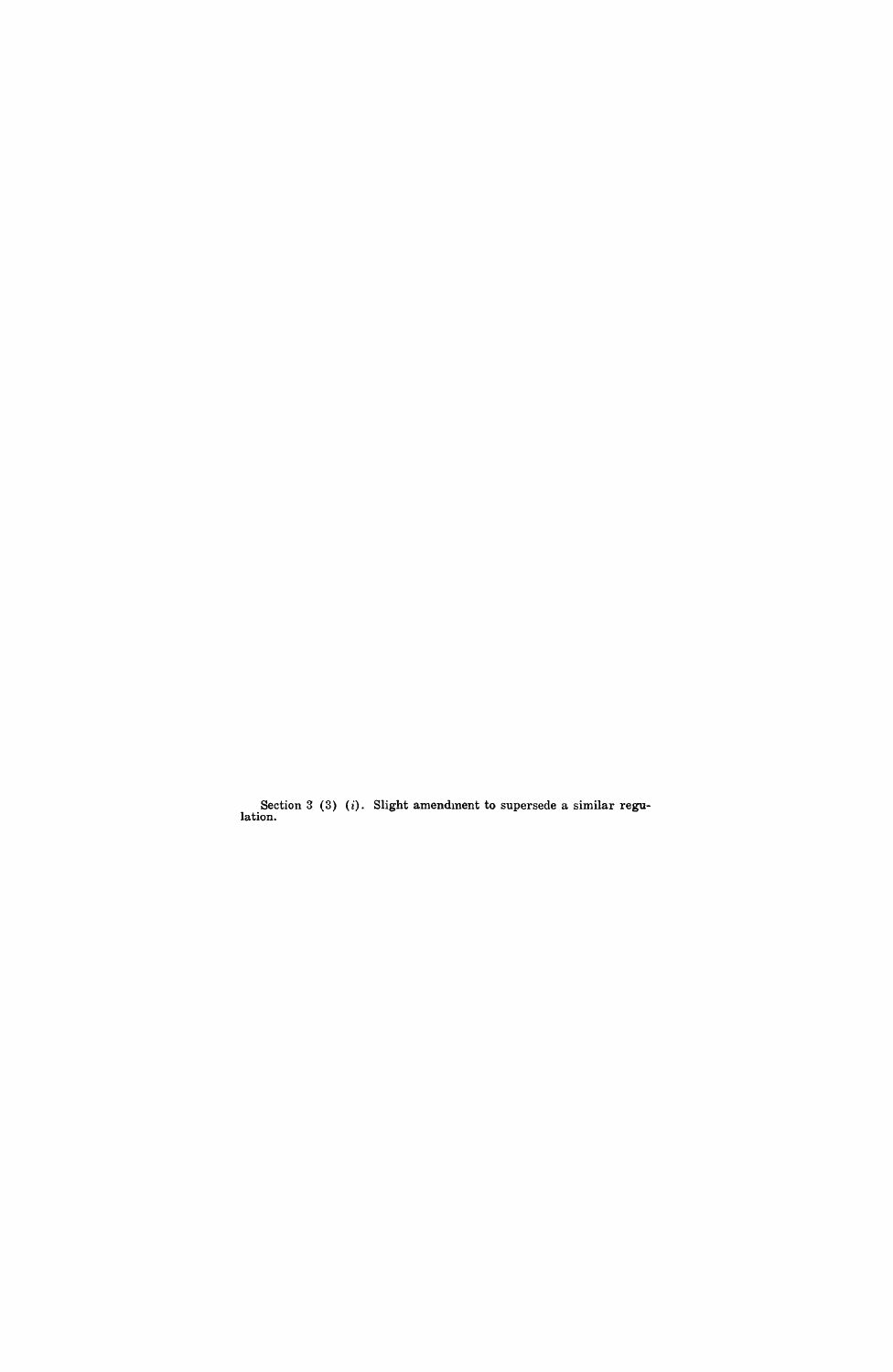Shares of<br>n**on-**profit-<br>sharing **companies** 

**Trades or securities**  exempted by Regu- **lations** 

Registration<br>within ten<br>days unless<br>Attorney-<br>General<br>objects

Temporary registration

**Expiration. change and**  renewal of **registration** 

Application to be upon forms with **proper fees and bands** 

Address **for service** 

**Further infol'mation** 

acquisition of personal property under conditional

- (l) Securities issued by a person or company organized exclusively for educational, benevolent, fraternal, charitable, or recreational purposes and not for pecuniary profit, where no part of the net earnings thereof enure to the benefit of any security holder.
- $(m)$  Any class of trade or security specifically exempted from the application of subsections 1 and 2 of this section by the Regulations.

 $4.$ — $(1)$  Unless the Attorney-General otherwise directs the Registrar may after the receipt by him of any application for registration cause to be entered in a book kept for such purpose and open to public inspection, hereinafter called the "Register," the name and address for service of such applicant, whereupon such applicant shall be deemed to be registered as a broker or salesman as the case may be.

(2) The Registrar may cause a temporary entry to be made, designated as such, in the register, subject to cancellation at any time upon the order of the Attorney-General.

(3) Registrations shall expire, and may be changed or renewed as the Regulations shall provide.

 $5-(1)$  Every application under this Act or the Regulations shall be made in writing upon the forms provided by the Registrar, and shall be accompanied by the fee prescribed by the Regulations and such bond as may be required.

(2) Every applicant, whether domiciled in Alberta or not, shall state in every application an address for service in Alberta, and all notices under this Act or the Regulations and all legal process issued by or on behalf of any person or company shall be sufficiently served for all purposes if posted by registered mail to the applicant at the latest address for service so stated, and in the case of a non-registered company where the officials are registered to the latest address of the person registered as the senior official of such company in Alberta.

(3) The Registrar may from time to time and shall when so directed by the Attorney-General require any further information or material to be submitted by any applicant 01' any registered person or company within a specified time limit and may require verification by affidavit or otherwise of any matter then or previously submitted.

sale contracts.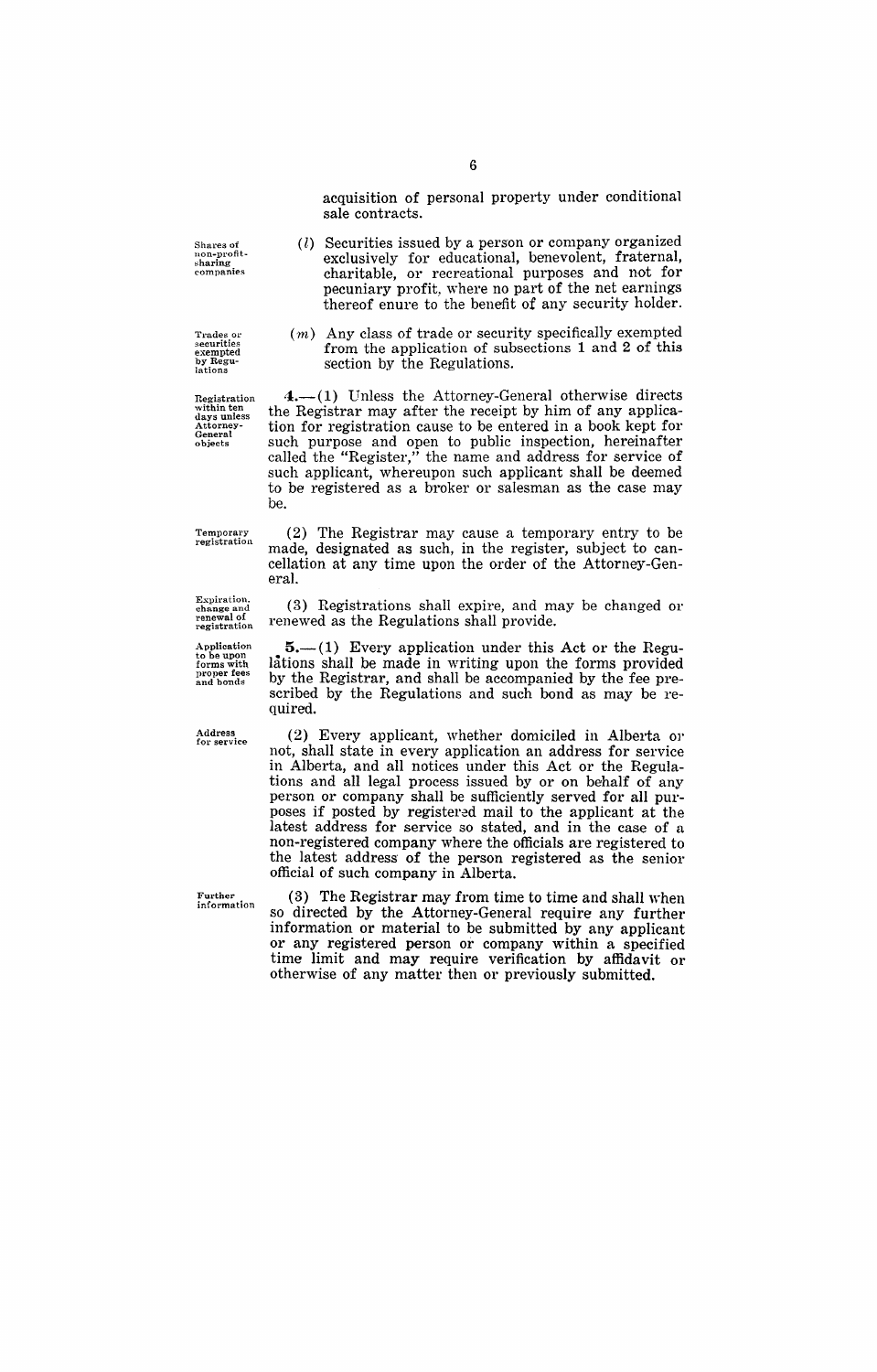Section 4  $(1)$ . Words "within ten days" after "may" in line 2, deleted to conform to practice.

Section 4 (2). The requirement of a special direction for a "temporary registration" is dispensed with to conform to practice.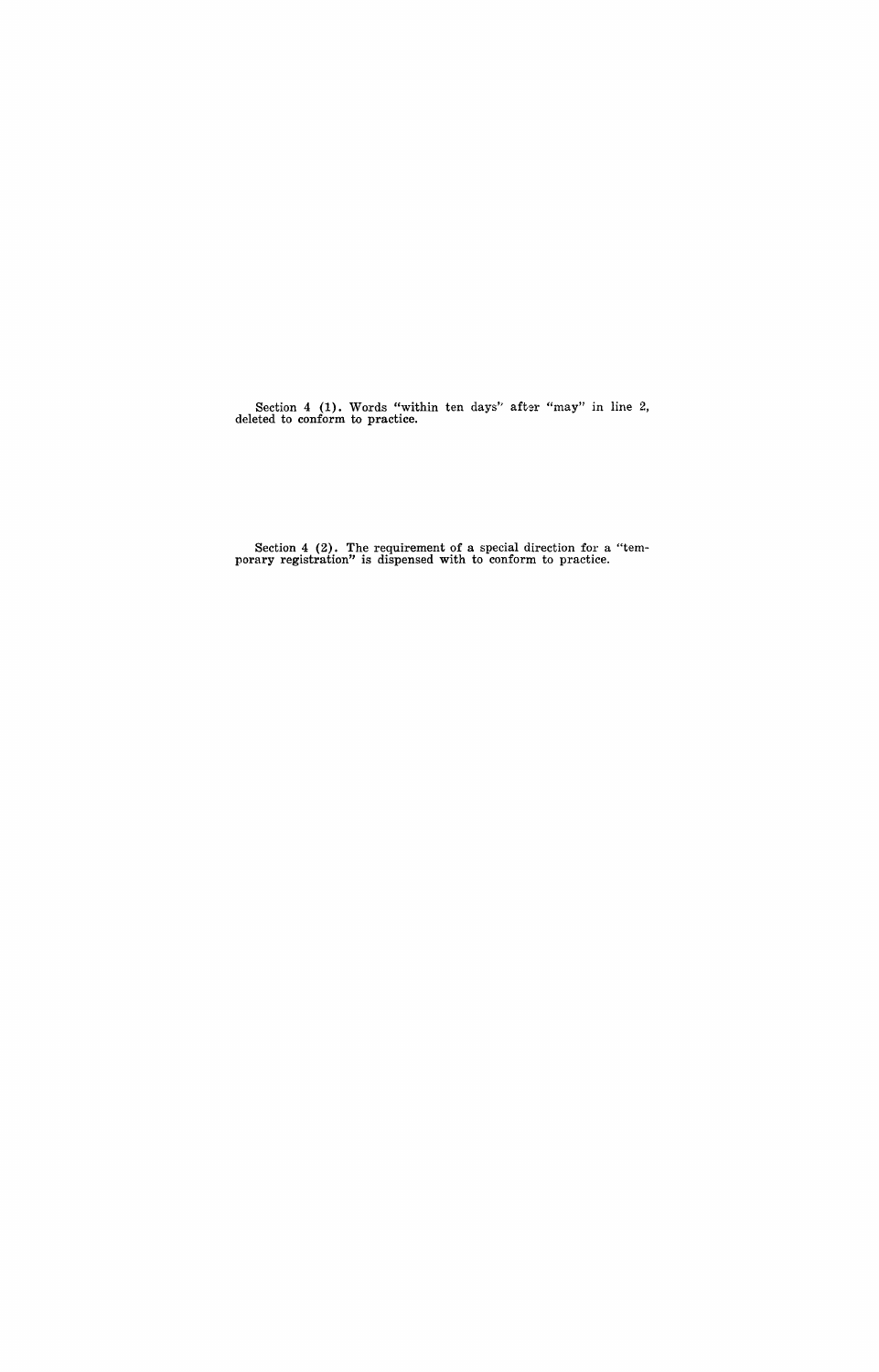\$500 bond by every broker and applicant

Bond by a surety company if **required** 

may require, such bond to be in the sum of \$500 and in such form and upon such condition as the Regulations shall prescribe. (2) The Registrar may and when so directed by the Attorney-General shall require any applicant or any registered person or company within a specified time limit to deliver a bond by a surety company approved by the Attorney-General or any other bond in such form and upon

New bond

shall require.

Forfeiture of bonds

(3) The Registrar may and when so directed by the Attorney-General shall require a new bond of the kind mentioned in subsections  $1$  or  $2$  to be filed within a specified time limit.

such condition as the Regulations shall prescribe, and in such amount as the Regulations or the Attorney-General

 $7,-(1)$  Any bond mentioned in section 6 shall be forfeit and the sum named therein shall become due and owing by the person or company bound thereby as a debt to His Majesty in right of the Province of Alberta when there has been filed with the Registrar the Attorney-General's certificate that the **broker** in respect of whose conduct the bond is conditioned, or any official of **the broker** has, in connection with a trade in a security, been-

\$500 bond

- (a) in the case of the bond mentioned in subsection 1 of section 6,
	- (i) charged with any criminal offence, or,
	- (ii) found upon investigation by the Attorney-General or his representative to have committed a fraudulent act, or

Bond by surety company

- $(b)$  in the case of the bond mentioned in subsection 2 of section 6,
	- (i) convicted of a criminal offence, or
	- (ii) convicted of an offence against any provision of this Act or the Regulations, or
	- (iii) enJoined by the Supreme Court or a Judge thereof otherwise than by an interim injunction.
	- **(iv) a party to civil proceedings in the courts as a result of which final judgment has been**

 $6-$ (1) Every applicant for registration as a broker shall before registration submit a bond by the applicant or the person or company he represents as the Registrar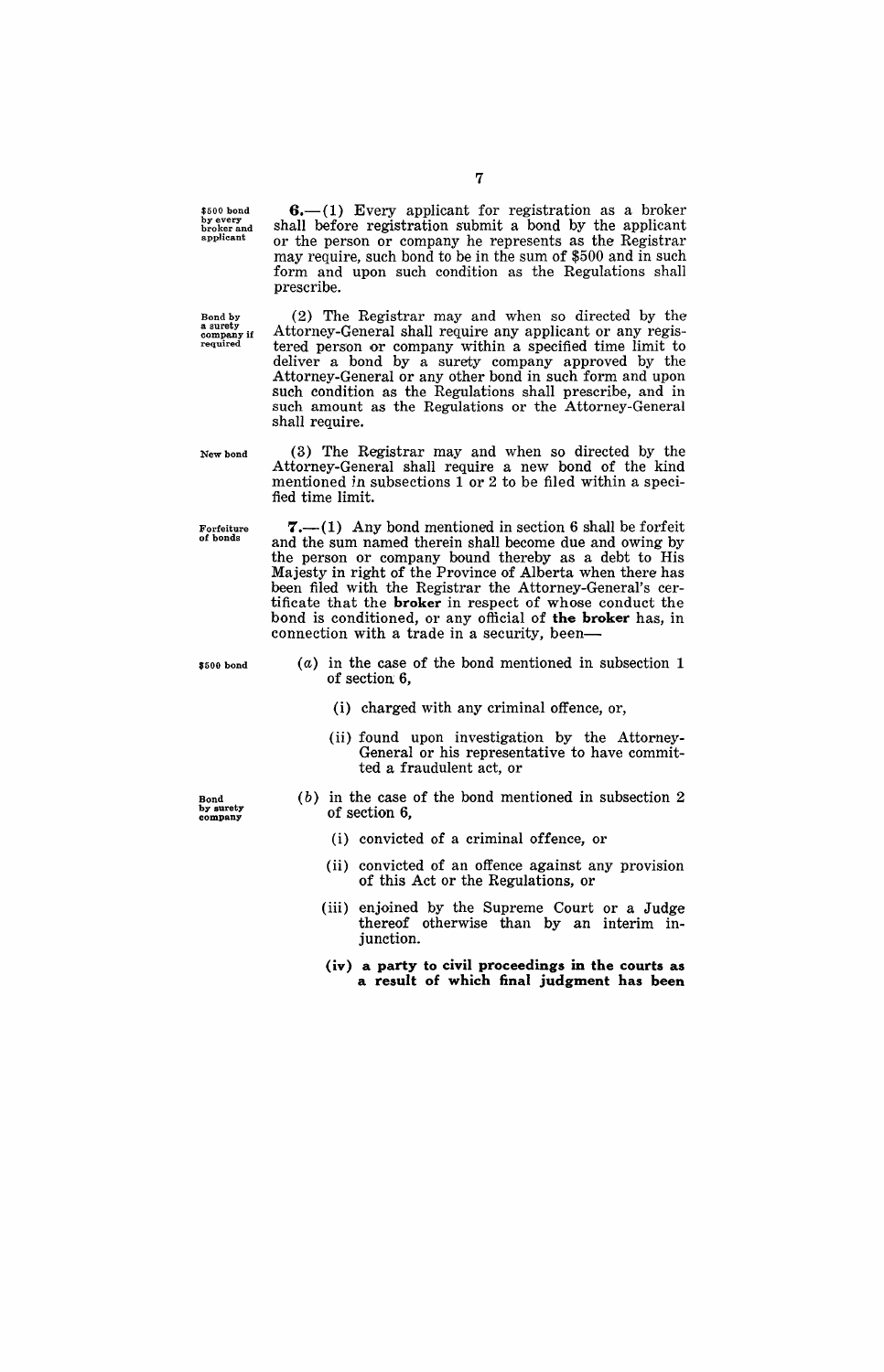Section 7 (1). Deletion of words "employee or salesman" after "official" in line 7, removes a somewhat unreasonable responsibility from the surety companies. "Broker" replaces "person or company."

Section 7 (1) (b) (iv). This makes the surety bond available to a judgment creditor who has obtained judgment from a broker who has defrauded him.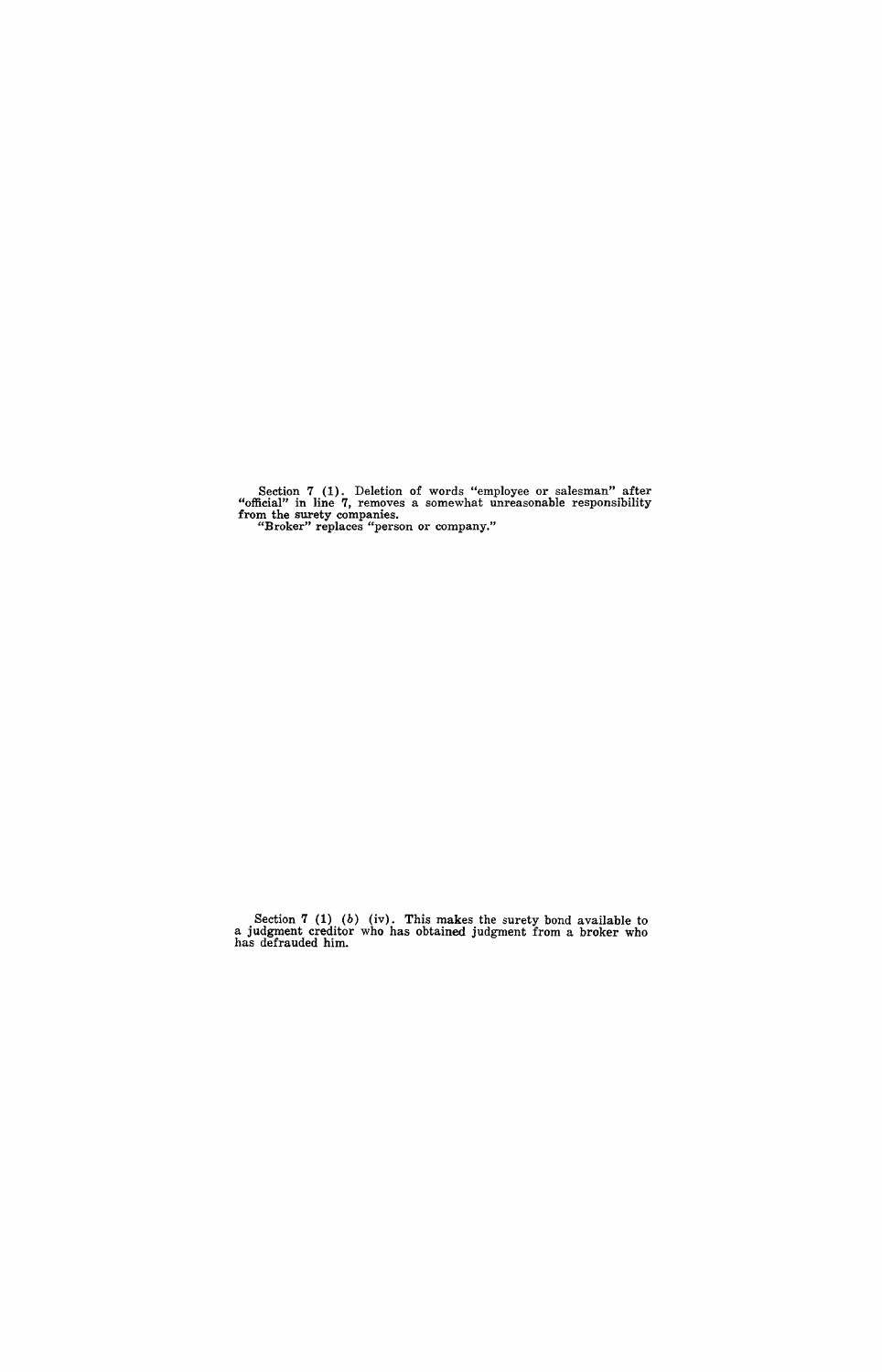given against such person; company or official in connection with a trade in a security where such judgment is based upon a finding of fraud.

Forfeiture<br>upon bank-<br>ruptcy or winding up<br>proceedings

(2) Any bond mentioned in section 6 shall be forfeit and the sum named therein shall become due and owing by the person or company bound thereby as a debt to His Majesty in right of the Province of Alberta when there has been filed with the Registrar a certificate signed by the Attorney-Ceneral that proceedings by or in respect of the broker or salesman in respect of whose conduct the bond is conditioned have been taken under *The*  Bankruptcy Act, or by way of winding up.

Assignment<br>of bond or<br>payment of<br>moneys to<br>creditors

(3) The Attorney-General may assign any bond forfeited under the provisions of subsections 1 or 2, or may pay over any moneys recovered thereunder to any person, or to the accountant of the Supreme Court in trust for such persons and companies as may become judgment creditors of the person or company bonded, or to any trustee, custodian, interim receiver, receiver or liquidator of such person or company, as the case may be, such assignment or payment over to be in accordance with and upon conditions set forth in the Regulations or in any special order of the Lieutenant-Governor in Council.

Attorney<br>General's<br>orders con-<br>cerning applications

**Deceptive** names

Temporary<br>entries

Registration<br>reduced or<br>cancelled

- $8-(1)$  The Attorney-General may order that,-
	- (a) any application for registration, renewal. or change of registration shall or shall not be granted for any reason which he may deem sufficient, or that
- (b) the application of any person for registration shall not be granted where it appears that such person proposes to use or is using a trading name other than his own, or that of his partner, where such trading name is apt to lead the public to believe it is that of a business firm of longer established standing in Alberta, or is calculated to conceal from the public the identity of the applicant, or is for any reason objectionable, or that
- $(c)$  any temporary entry in the register shall be made, suspended or cancelled for any reason which he may deem sufficient, or that
- (d) any registration shall be reduced to a temporary registration or suspended or cancelled upon,-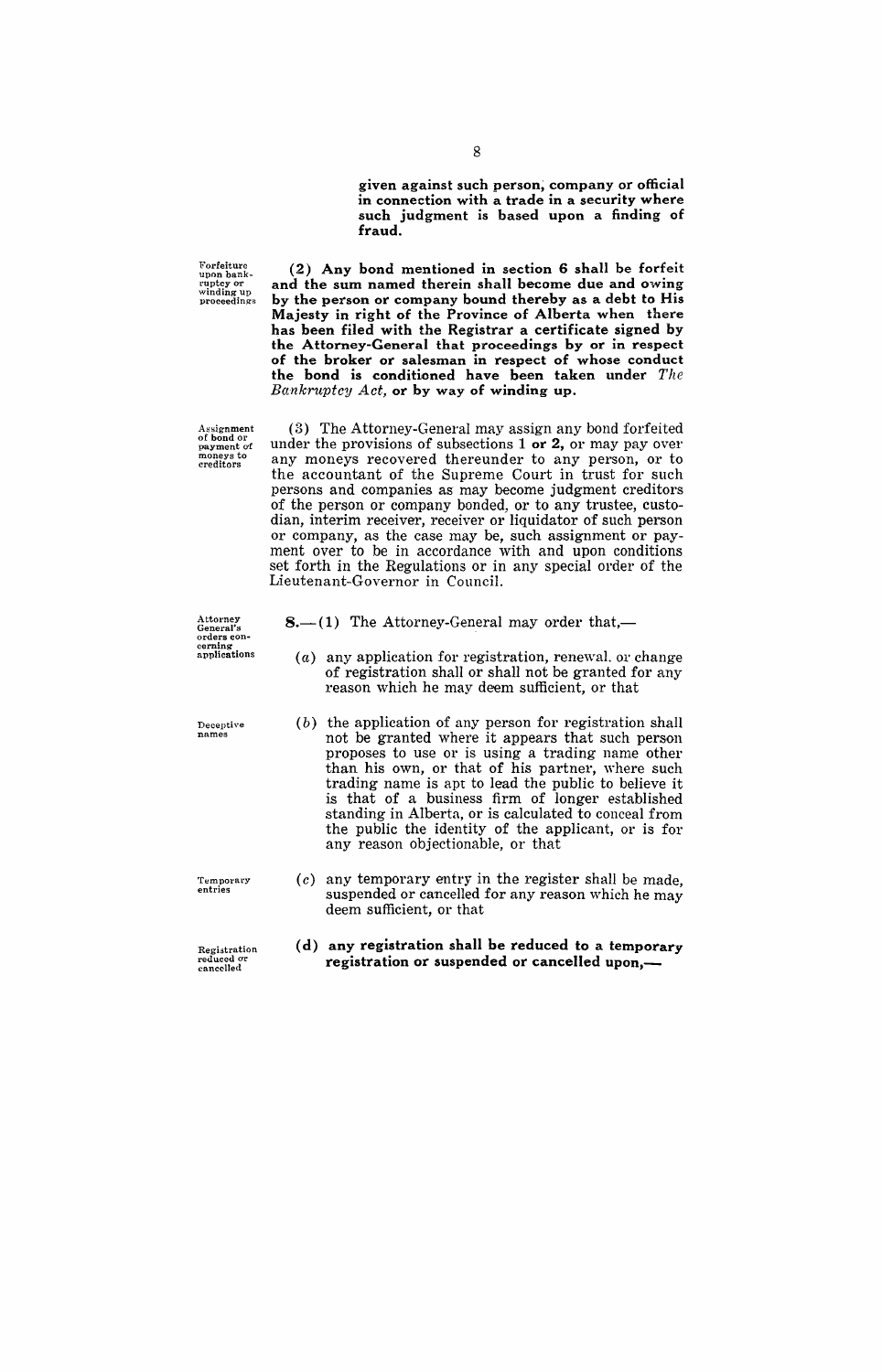Section 8  $(1)$   $(d)$ . Extension of the power to reduce registration to temporary registration. "Broker" replaces "person or company."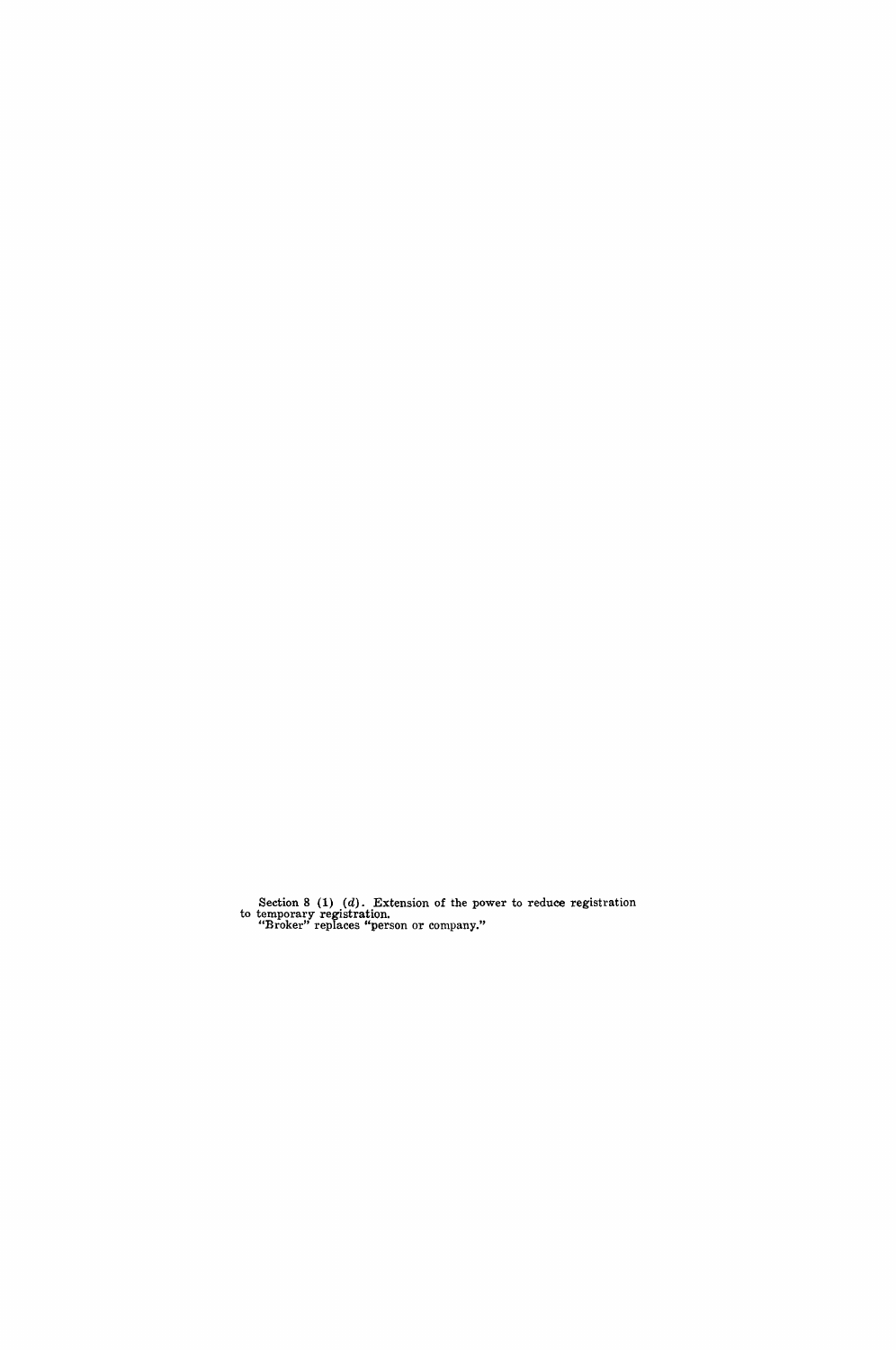- (i) any proceedings being taken by or in respect of the broker under *The Bankruptcy Act* or by way of winding up, or
- (ii) suspension from any stock exchange of any broker or any representative upon any stock exchange of any broker, or
- (iii) institution of criminal proceedings against the broker or any official of the broker, or
- (iv) conviction of the broker or an official of the broker of an offence against this Act or the Regulations.
- (e) the registration of any broker or salesman shall be suspended for any period or cancelled by reason of default in filing a bond when required under the provisions of subsections 2 and 3 of section 6, or that
- Suspension under Part II. ( $f$ ) the registration of any **broker or salesman** shall be suspended as provided in section 10,

and no order of the Attorney-General shall be subject to

review in any way in any court.

suspension or cancel-lation

(2) The Registrar upon receiving any order of the Attorney-General suspending or cancelling any registration shall cause immediate entry thereof to be made in the register whereupon the suspension or cancellation shall become effective forthwith, but notice thereof and of the refusal of any application shall be sent to the broker or salesman concerned.

Further applications

(3) Notwithstanding any order of the Attorney-General a further application may be made upon new or other material, or where it is clear that material circumstances have changed.

#### PART II.

#### INVESTIGATION AND ACTION BY THE ATTORNEY-GENERAL.

Investi-gation by Attorney General

 $9 - (1)$  The Attorney-General, or any person or persons to whom as his representative or representatives he may in writing delegate such authority, may examine any person, company, property or thing whatsoever at any time in order to ascertain whether any fraudulent act, or any offence against this Act or of the Regulations has

Entry of

Suspension<br>or cancel-<br>lation for<br>default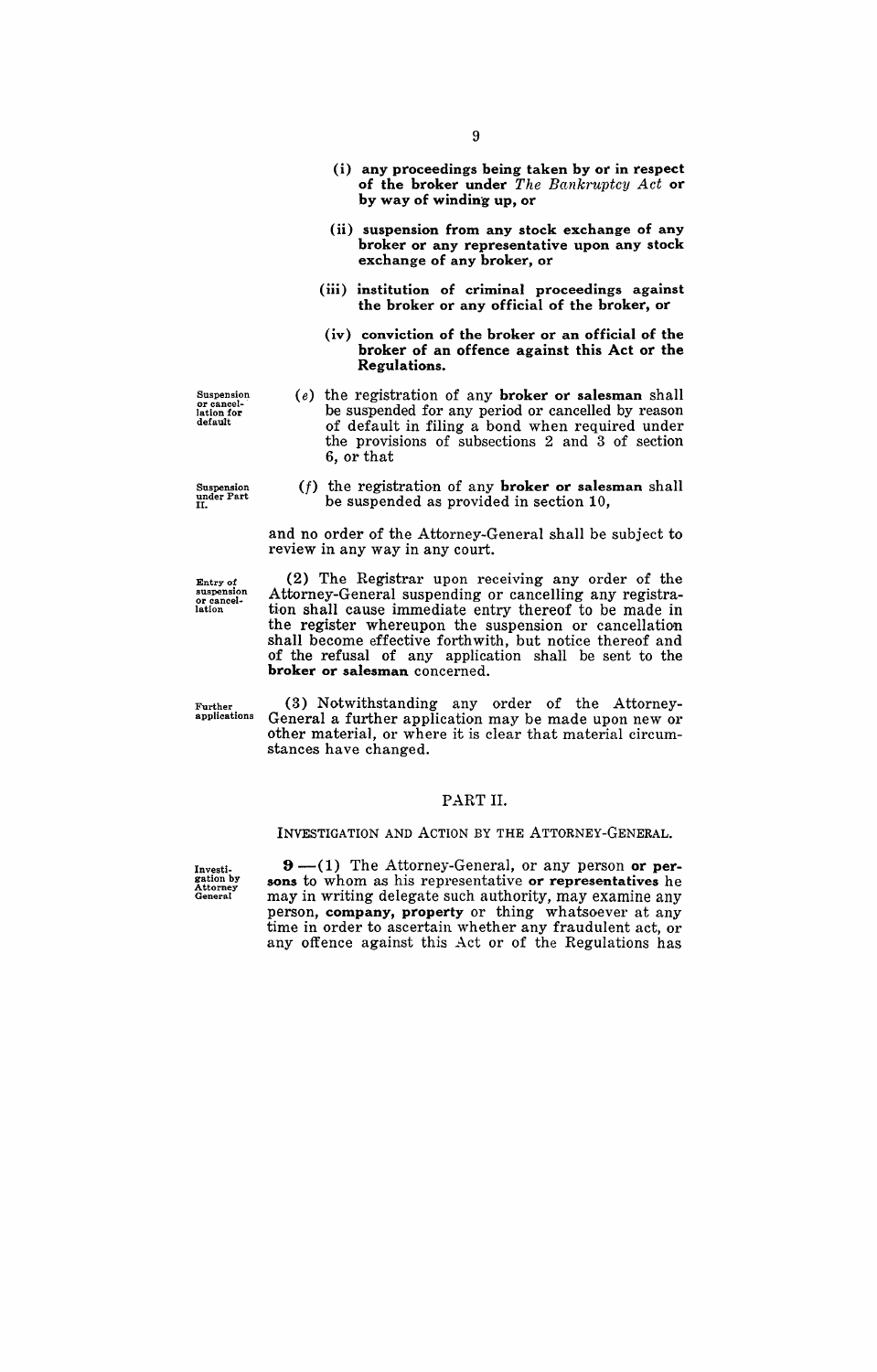Section 8 (1) (e),  $(f)$ ; Section 8 (2). "Broker or salesman" re-<br>places "person or company."

Section 9 (1). The meaning of the section enaoling the Attorney General to examine any person "at any time" is clarified, and the question of privilege, which was misunderstood by the trial judge in a recent case is set forth better. The Act takes away the common laW' privilege of objecting to produce documents on the ground that they might incriminate, as this was untouched by *The Evidence Act*. The right to object under that Act is retained, and only interfered with in section 11 (3).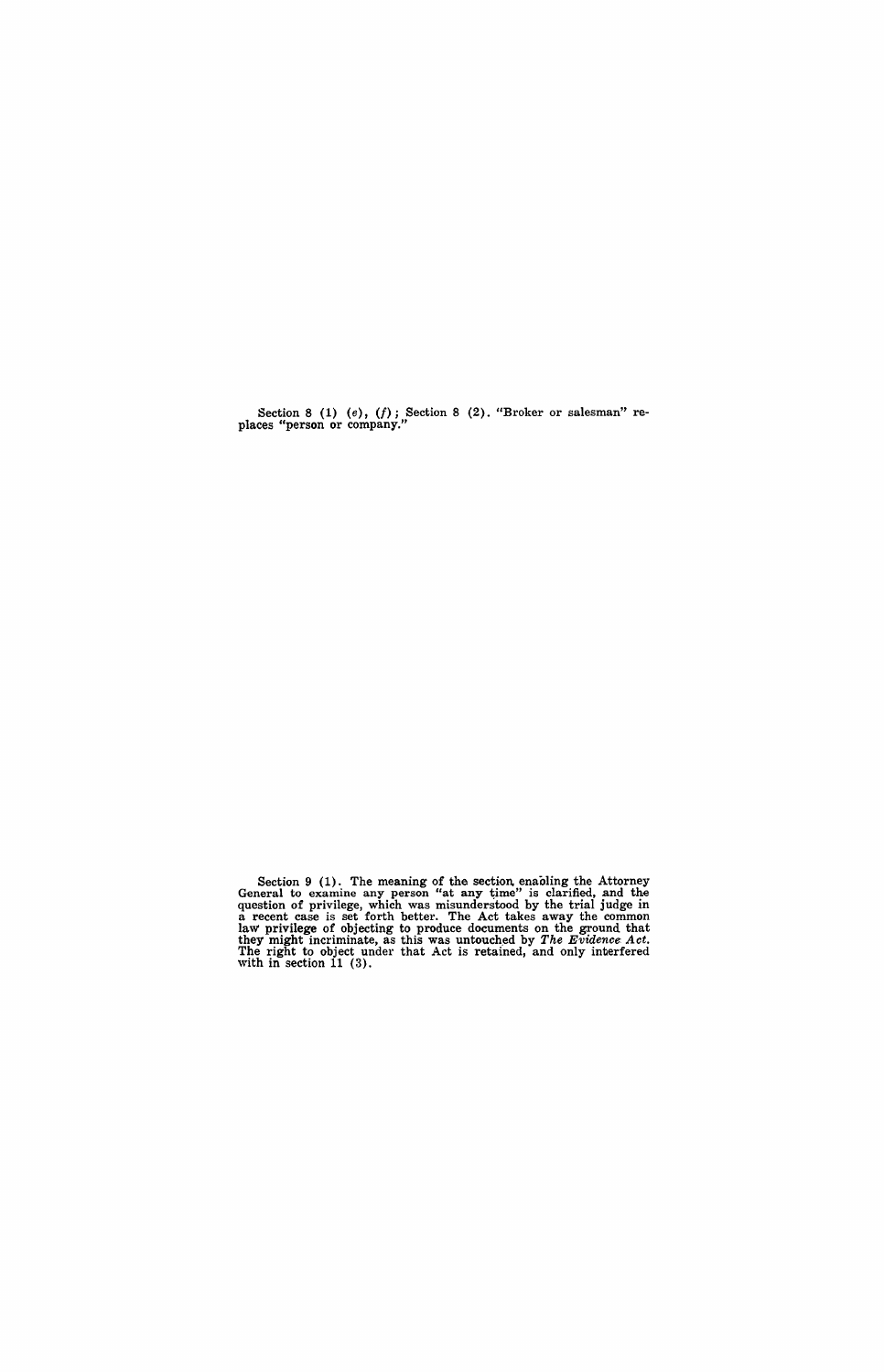been, is being, or is about to be committed, and for such purpose shall have the same power to summon and enforce the attendance of witnesses and compel them to give evidence on oath and to produce documents, records and things as is vested in the Supreme Court or a Judge thereof for the trial of civil cases, save that the provisions of rules of court or of law relating to the service of subpoenas upon and to the payment of conduct money or witness fees to witnesses shall not apply and save further that no person shall be entitled to claim any privilege in respect of any document, record or thing asked for, given or produced on the ground that he might be incriminated or exposed to a penalty or to civil litigation thereby and no evidence given shall be privileged except under *The*  Alberta Evidence Act and The Canada Evidence Act, and save further that no provisions of *The Alberta Evidence*  Act shall exempt any bank or any officer or employee thereof from the operation of this section.

Appointment of accountants and other experts

Failure to<br>give infor-<br>mation, etc.,<br>an offence<br>and also<br>prima facie<br>evidence

(2) When the' Attorney-General, or his representative, is about to examine or is examining any person or company under this section the Attorney-General may appoint an accountant or other expert to examine documents, records, properties and matters and report thereon to him.

(3) The failure without reasonable excuse of any person or company to furnish information required by the Registrar under Part I within the time limited, or the failure without reasonable excuse of any person summoned for examination under subsection 1 to appear or his refusal to give evidence or to answer any question, or the failure without reasonable excuse or refusal of any person or company to produce anything where the evidence, answer or production would be required in an action shall constitute an offence and shall also be *prima facie* evidence upon which,-

- (a) the Attorney-General, or his representative, may base an affirmative finding concerning any fraudulent act to which he may deem it relevant, or
- (b) the Supreme Court, or a Judge thereof, may grant an interim or permanent injunction, or
- (c) a police magistrate may base a conviction for an offence against this Act or the Regulations.

Evidence not to be disclosed

(4) Disclosure by any person other than the Attorney-General, his representative or the Registrar, without the consent of any one of them, of any information or evidence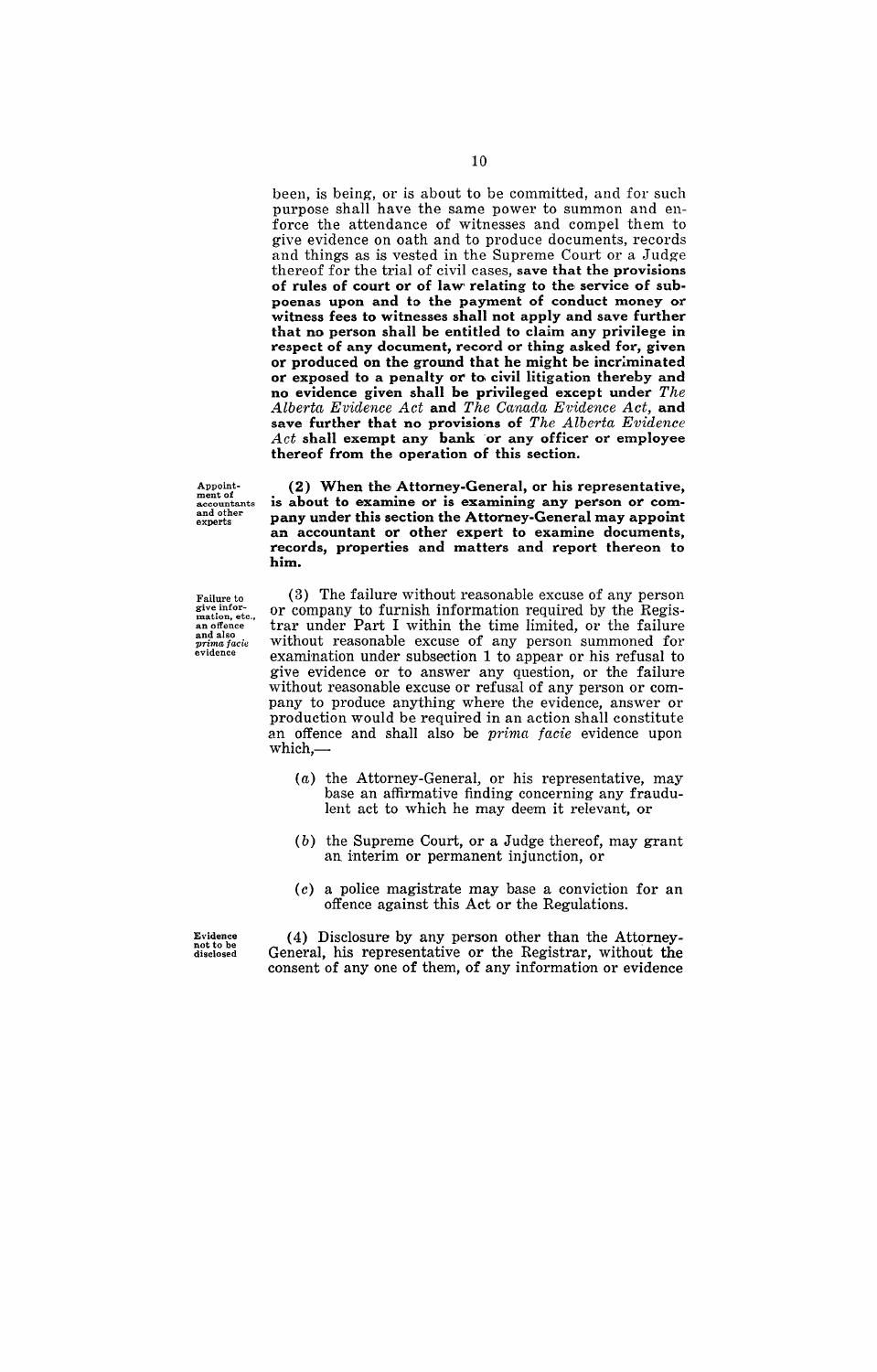To remove any doubt as to whether or not a bank is exempt from examination, it is expressly provided that *The Alberta Evidence Act* shall not affect the operation of the section.

Section 9 (2). This is to enable the appointment of expert accountants, engineers, etc., to investigate.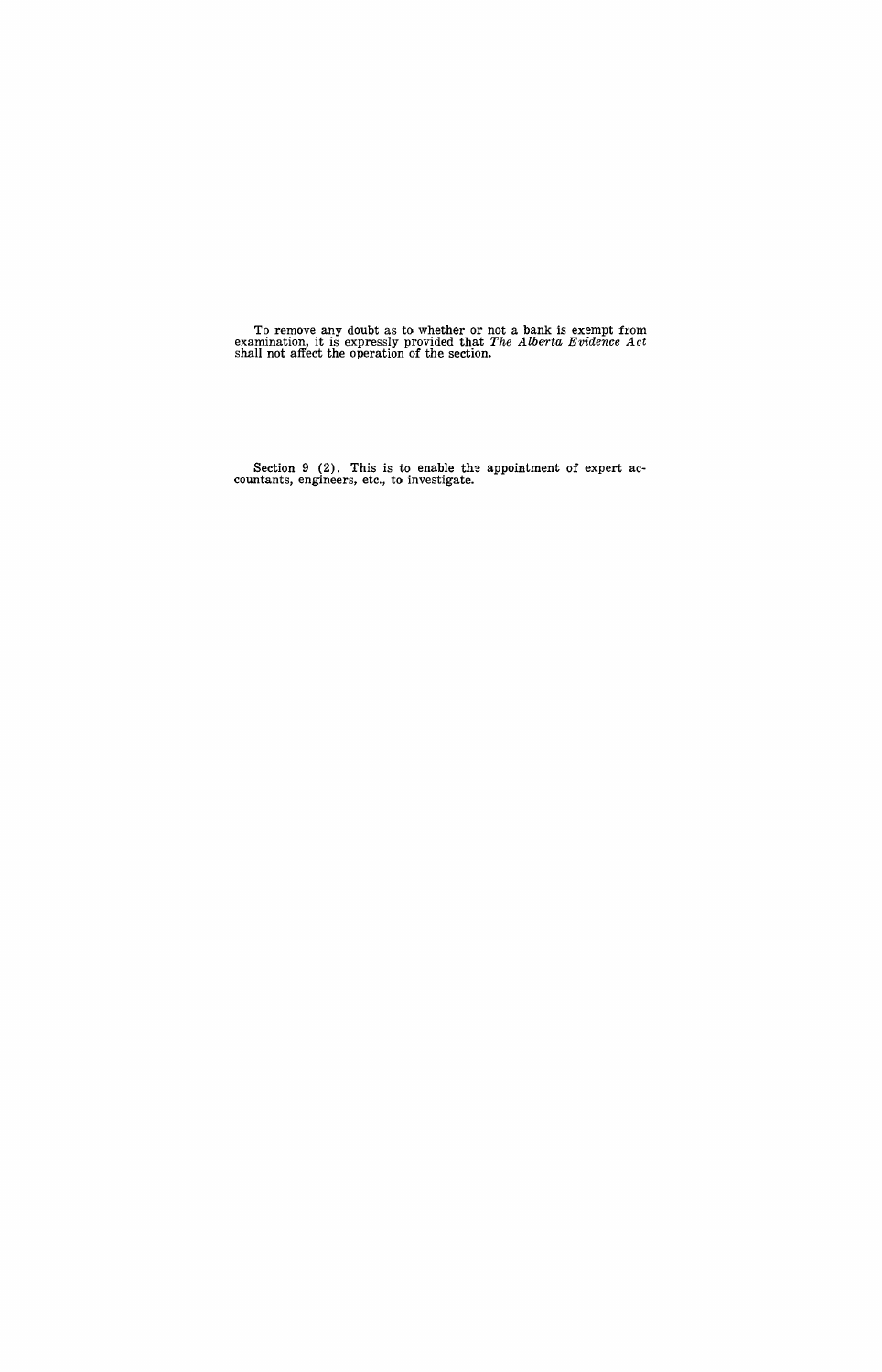obtained or the name of any witness examined or sought to be examined under subsection 1 shall constitute an offence.

**10.** If the Attorney-General or his representative upon investigation finds that any fraudulent act, or that any offence against this Act or the Regulations', has been, is being, or is about to be committed, the Attorney-General

- (a) may where a registered broker, company or salesman is in his opinion concerned therein, order that the broker, company or salesman and any other registered broker, company or salesman connected with the same organization, be suspended from registration for any period not exceeding ten days, or
- $(b)$  may where he considers a suspension for ten days inadequate, or where any unregistered person or company is in his opinion concerned in such fraudulent act or in such offence, proceed under the provisions of section 11, or, otherwise under this Act or the Regulations, or
- (c) may give notice of the fraudulent act to the public by advertisement or otherwise or to any individual by letter or otherwise, whenever he deems it advisable.

 $11.$ --(1) The Supreme Court or any judge thereof is hereby empowered upon the application of the Attorney-General, where it is made to appear upon the material filed or evidence adduced that any fraudulent act, or any offence against this Act or the Regulations has been, is being or is about to be committed may by order enjoin,-

- (a) any registered broker, company or salesman or any person or company implicated with any of them in the same matter from trading in any security whatever absolutely or for such period of time as shall seem just, and any such injunction shall *ipso facto*  suspend the registration of any registered person or company named in the order during the same period, or
- (b) any person or company from trading in any security whatever, or in any specific security, or from committing any specific fraudulent act or series of fraudulent acts absolutely or for such period of time as shall seem just.

Attorney<br>General<br>may

suspend for **over ten** days

and proceed by injunc-tion

Notice of fraud

Supreme<br>Court or<br>Judge may<br>enjoin from trading in securities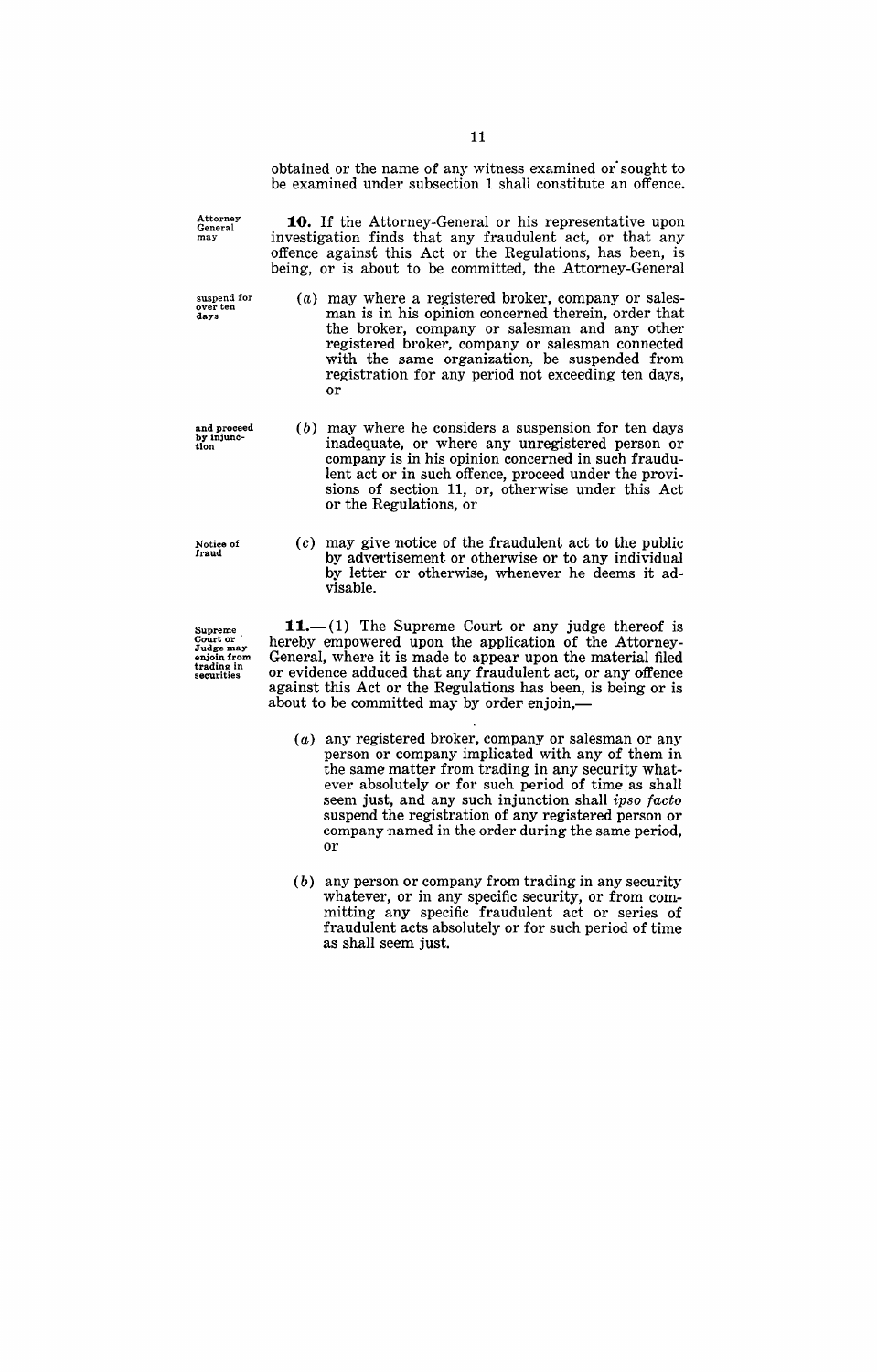Application may be *ex parte* 

(2) The application of the Attorney-General under subsection 1 may be made without any action being instituted, either,-

(a) by an  $ex$  *parte* motion for an interim injunction which shall, if granted, remain in full force for ten days from the date thereof unless the time is extended or the originating motion mentioned in clause (b) hereof is sooner heard and determined. or

or by<br>originating<br>notice

(b) by an originating notice of motion, which, if an interim injunction has been granted, shall be served within five and returnable within ten days from the date of such interim injunction.

(3) Any information, evidence, exhibit or thing obtained

Evidence

Attorney-General may order funds. etc .. to be held by the Attorney-General or his representative or the Registrar under the provisions of this Act or the Regulations, or copies thereof, or statement that a person or company is or is not registered or other data concerning registration certified by the Attorney-General or the Registrar without proof of the office or signature of the person certifying, shall, so far as relevant, be receivable in evidence for all purposes in any action, proceeding or prosecution and, in proceedings under this section only, the evidence of a witness may be used against him notwithstanding anything in *The Alberta Evidence Act* contained.

- $12 (1)$  The Attorney-General may,-
	- (a) when he is about to examine or during or after the examination of any person or company under the provisions of section 9, or
	- (b) when he is about to apply for or has applied for or has· obtained an injunction interim or otherwise against any person or company under the provisions of section 11, or
	- $(c)$  where criminal proceedings which in his opinion are connected with or arise out of any security or any trade therein, or out of any business conducted by the accused are about to be or have been instituted against any person,

in writing or by telegram direct any person or company having in Alberta on deposit or under control or for safe keeping any funds or securities of the person or company so to be or actually examined, enjoined or charged, to hold such funds or securities or direct the person or company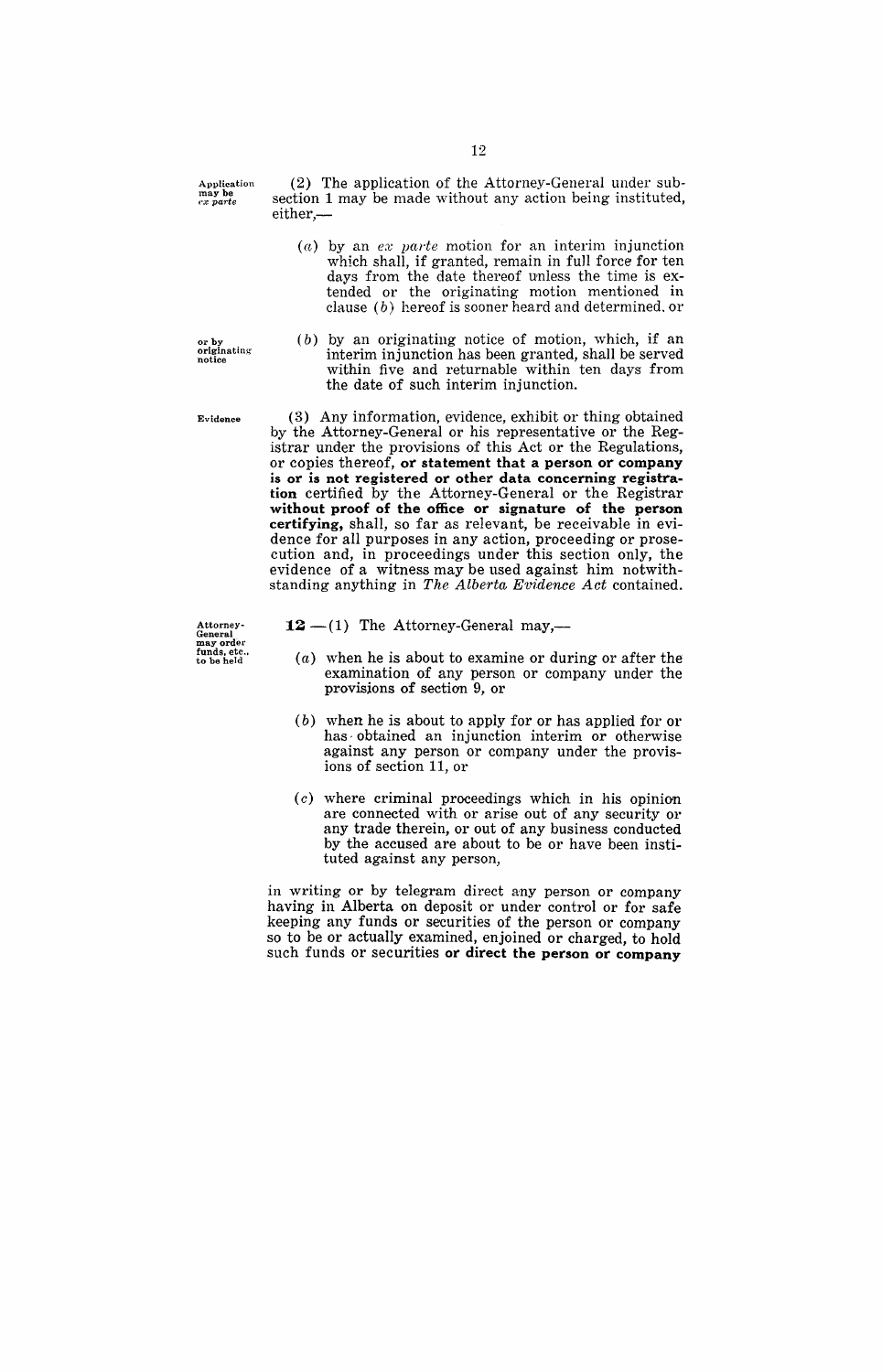Section 11 (3). The Registrar is enabled to certify as to registration without having to attend and give evidence.

Section 12 (1). The power to hold funds and securities is extended somewhat.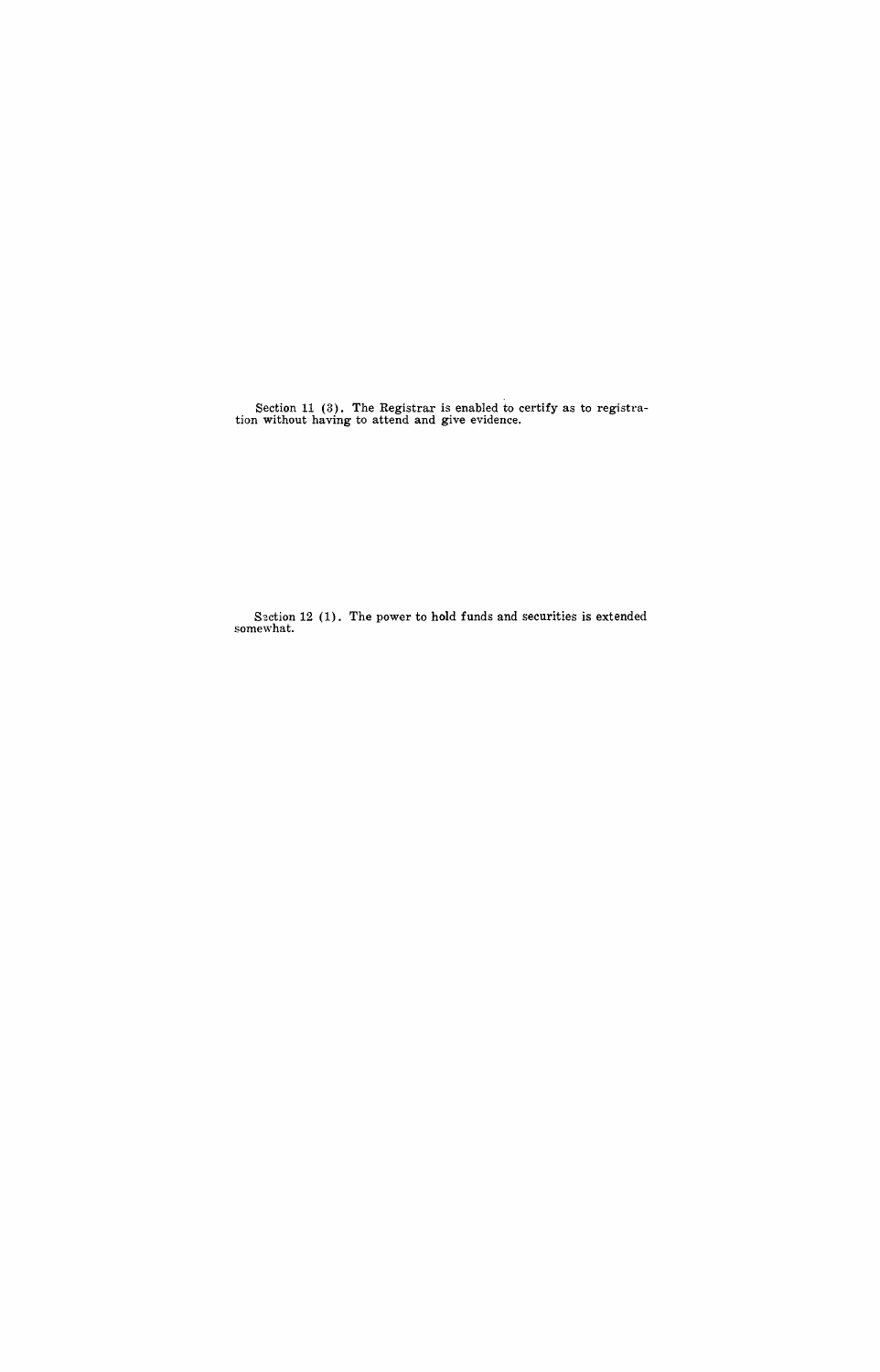so to be or actually examined, enjoined or charged to refrain from withdrawing any such funds or securities from any other person or company having any of them on deposit, under control or for safe keeping, or to hold all funds or securities of clients or others in his possession or control in trust for any interim receiver, custodian, trustee, receiver or liquidator appointed under the provisions of The Bankruptcy Act, The Judicature Act, The *Companies Act,* 1929, or *The Winding-Up Act of the Domin*ion of Canada, or until the Attorney-General in writing revokes such direction or consents to release any particular fund or security from such direction, and failure without reasonable excuse by any person or company to comply with any such direction shall constitute an offence, provided that no such direction shall apply to funds or securities in a stock exchange clearing house nor to securities in process of transfer by a transfer agent unless such direction expressly so states, and in the case of a bank, loan or trust company the direction shall only apply to the offices, branches or agencies thereof named in the direction.

Application for direction

Proviso

(2) Any person or company in receipt of a direction given under subsection 1, if in doubt as to the application of such direction to any funds or security, or in case of a claim being made thereto by any person or company not named in such direction, may apply to the Supreme Court or a judge thereof who may direct the disposition of such fund' or security and may make such order as to costs as may seem just.

Notice to Registrars, etc.

(3) In any of the circumstances mentioned in clauses  $(a)$ ,  $(b)$ , or  $(c)$  of subsection 1, the Attorney-General may in writing or by telegram notify any Registrar of Land Titles or other proper officer that proceedings are being or are about to be taken which may affect land belonging to the person or company referred to in the said notice which notice shall be registered against the lands mentioned therein and shall have the same effect as the registration of a certificate of lis pendens, save that the Attorney-General may in writing revoke or modify such notice.

and may (4) The Attorney-General, whenever His Majesty be-<br>take bank- comes a creditor of any person or company in respect of a take bank-<br>rupted pank-<br>ceedings, etc... debt to the Crown arising from the provisions of sections debt to the Crown arising from the provisions of sections 6 and 7, may take such proceedings as he shall see fit under *The Bankruptcy Act, The Judicature Act, The Companies*  Act, 1929, or The Winding-Up Act of the Dominion of Can*ada* for the appointment of an interim receiver, custodian, trustee, receiver or liquidator as the case may be.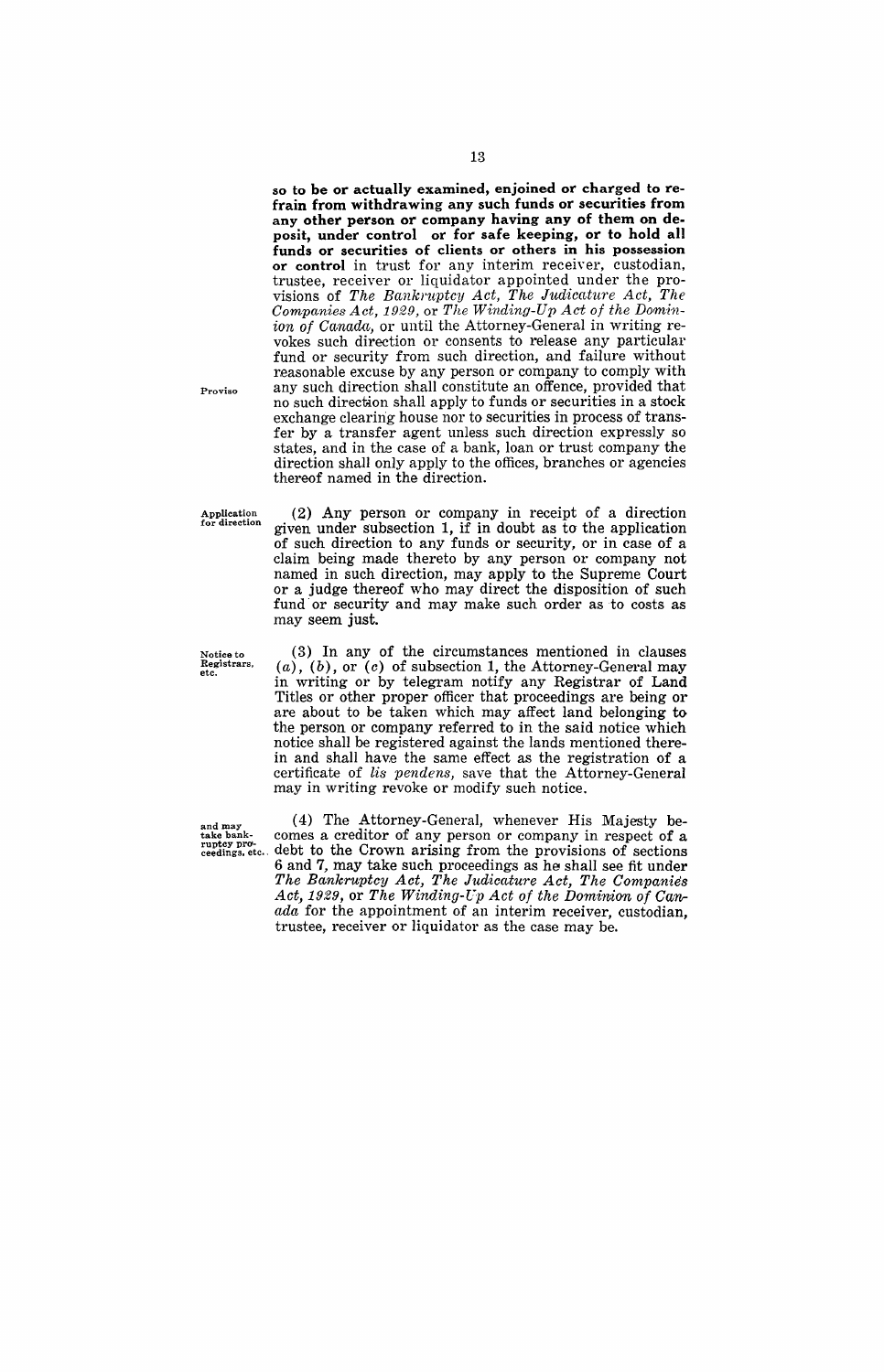### PART III.

#### Audit, Accounts, Information.

 $13,-(1)$  In this Part:

Interpre-tation

"Brokers' Auditor"

"Exchang-e Auditor"

proved by an executive committee. (b) "Exchange Auditor" shall mean an accountant who shall have practiced as such in the Province for not less than ten years and who is employed

(c) "Executive Committee" shall include the board of directors, managing committee or other governing committee of a stock exchange in Alberta.

by the executive committee.

(a) "Brokers' Auditor" shall mean an accountant whose name is on the panel of accountants ap-

"Executive Committee"

Panel of brokers' auditors

Exchange auditor

Allotment of audits

Duties of auditor

(2) Every executive committee shall from time to time select a panel of accountants each of whom shall have practised as such in Alberta for not less than five years and shall be known as a brokers' auditor, and shall also employ an exchange auditor.

(3) The executive committee shall allot to each brokers' auditor the persons or companies, whether members of or represented upon the exchange, which are to be audited by him, and all of the expenses of every audit are to be paid to the brokers' auditor by the executive committee, subject to full repayment forthwith by the person or company audited, and until such repayment is made the executive committee shall have a lien upon the seat belonging to or controlled by the person or company so indebted to the executive committee.

(4) Every brokers' auditor shall in each year audit the assets and liabilities as at a permanent date in each year fixed by the executive committee and prepare a balance sheet showing the position as at such date of the business and affairs of each person or company allotted to him, and shall also in each year make a like audit and prepare a like balance sheet as of a date designated by the executive committee, such last mentioned date to be not earlier than four months nor later than eight months from the permanent date in such year, and shall also make such further audit and prepare such further statements and make such further reports as such auditor may think advisable or as the executive committee may direct; no warning or notice shall in any way be given of any audit, other than that of the permanent date.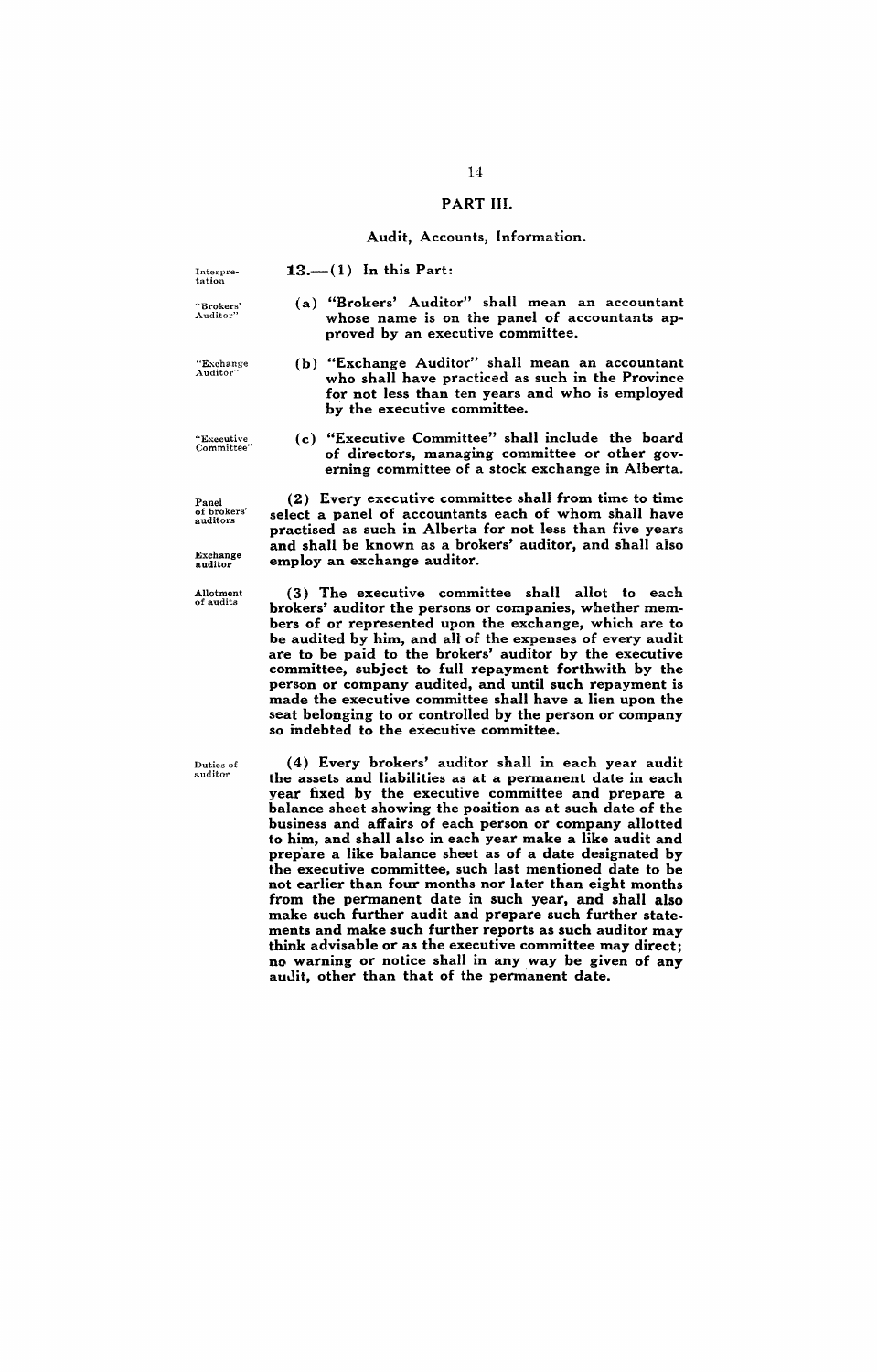Section 13 (2). As the principal exchanges have put this audit into effect, it is well to force the smaller ones to comply.

Section 13 (4). One audit will be at a fixed date in order to let it be used as the end of a fiscal year, for purposes of income tax, etc.<br>The other audit will be at random.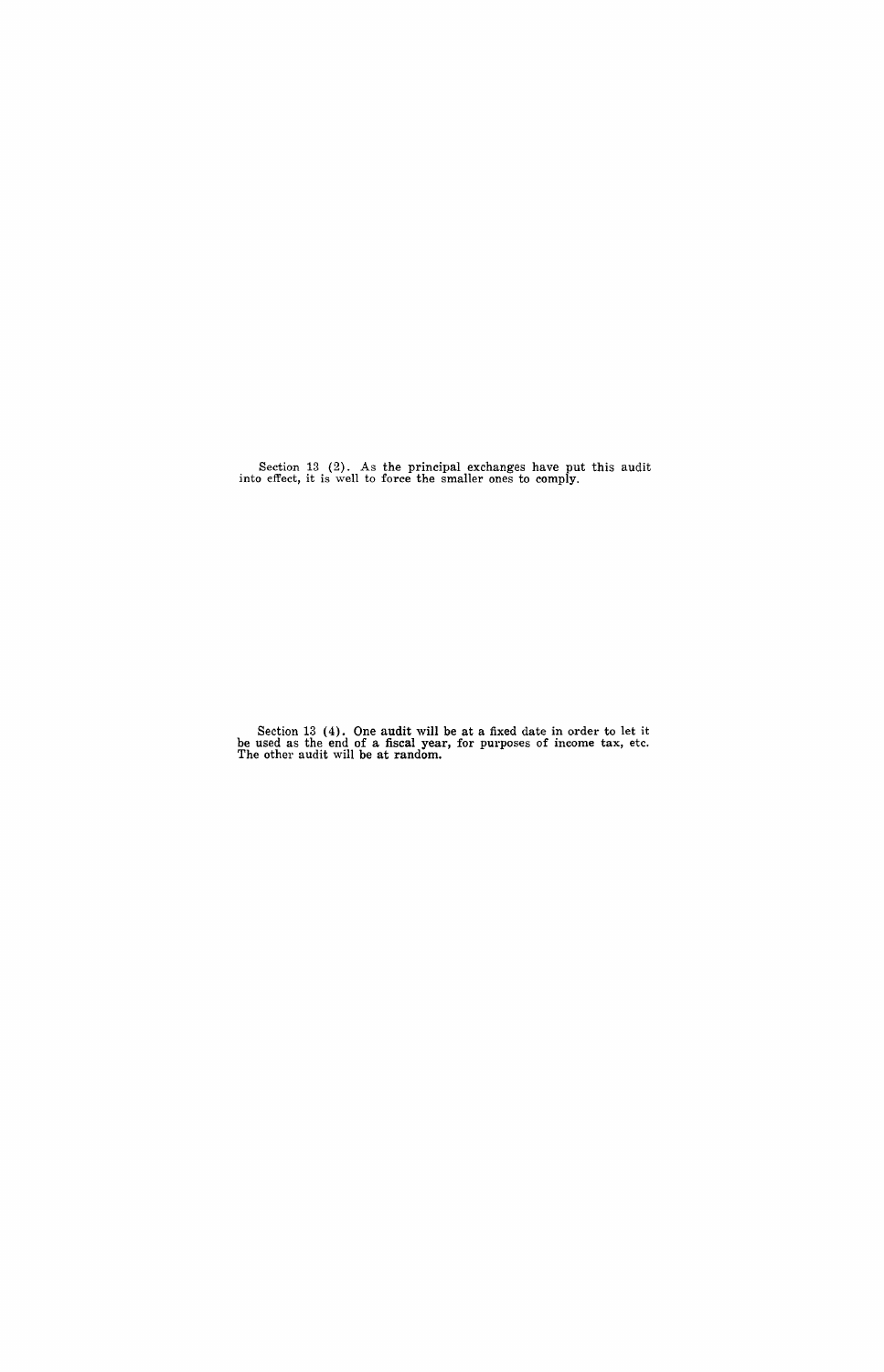Special audit

Powers of ' auditors

Auditors' reports

(5) The executive committee of a stock exchange may at any time require any brokers' auditor upon the panel of accountants of the exchange to make any general or special audit or report upon the whole or any aspect of the business or affairs of any person or company who is or has been a member of or in any way represented upon the exchange.

(6) Every brokers' auditor, for the purpose of any audit under the provisions of this section shall be entitled to free access to all books of account, securities, cash, documents, bank accounts, vouchers, correspondence and records of every description of the person or company being audited, and any person or company withholding, destroying, concealing or refusing to give any information or thing reasonably required by the auditor for the purpose of his audit, shall be guilty of an offence.

(7) Every brokers' auditor during or upon the completion of every statement and audit under the provisions of this section shall send a copy of every report whether interim or 'final to the exchange auditor and shall in addition specially report to such auditor any particular information which may be required under the by-laws, rules or regulations of the exchange and any further information which the brokers' auditor deems it to be in the public interest so to report, and the exchange auditor shall summarize all information so received, and report thereon to the executive committee for scrutiny, identifying the person or company affected thereby by number only until the executive committee decides to take action in respect of any such person or company, or until the exchange auditor thinks it advisable in the public interest or in the interests of the exchange to disclose such name to the executive committee.

Power to<br>examine

committee may examine under oath any member of the exchange or any officer of any company represented thereon, or any associate or employee of any such person or company upon any matter arising out of any report of a brokers' auditor and for the purposes of such inquiry the person so designated shall have all the powers which a representative of the Attorney-General may exercise under section 9 hereof.

(8) Any person designated in writing by an executive

(9) Any executive committee may in writing, require any person or company whose affairs have been audited or are being audited to alter, supplement or replace any system of book or record keeping in any manner and to comply with any recommendation made by the exchange auditor, and any requirement of such executive committee.

Change of accounting system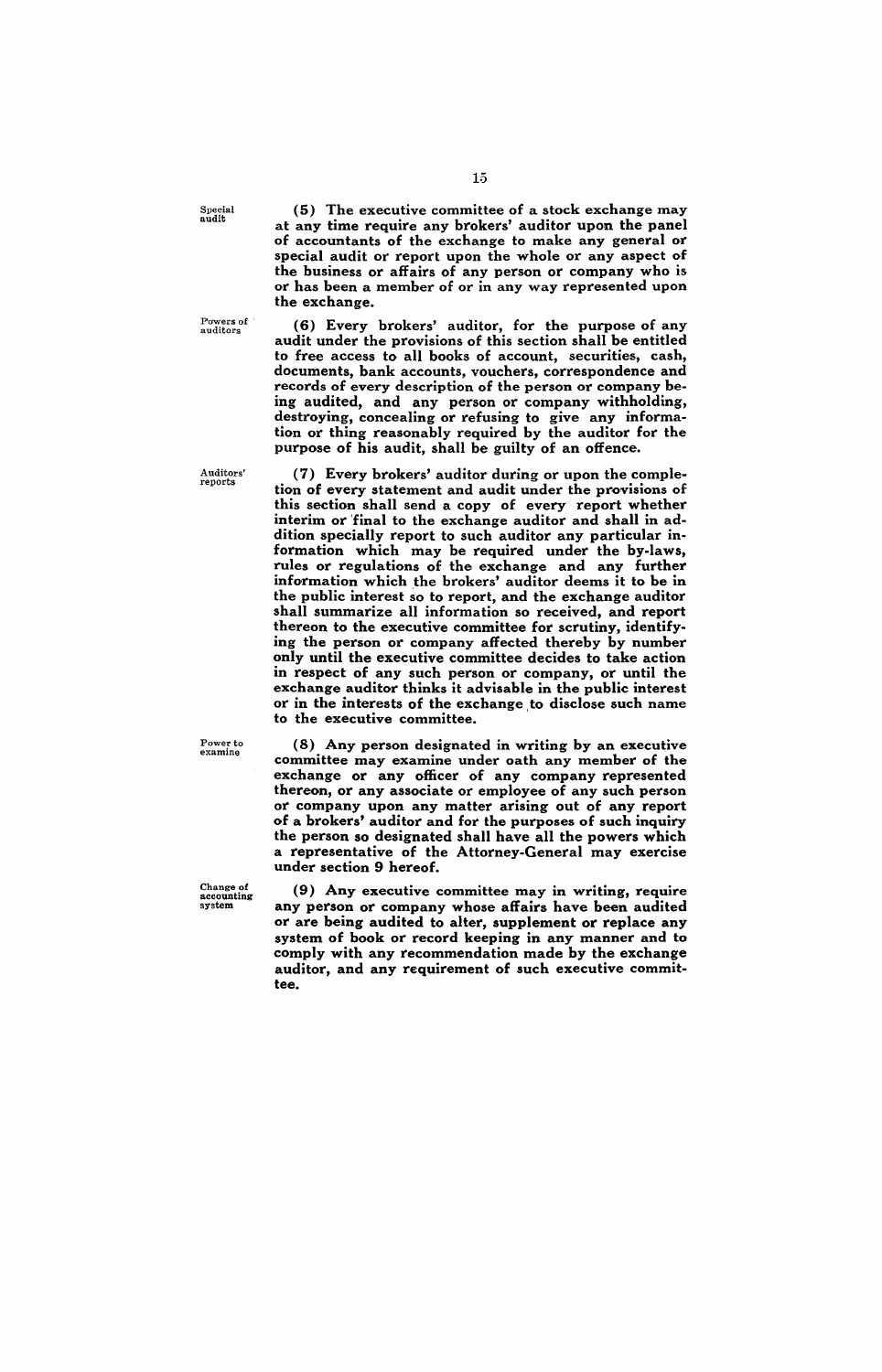Section 13 (9). Gives the exchanges absolute power to enforce the recommendations of the exchange auditor.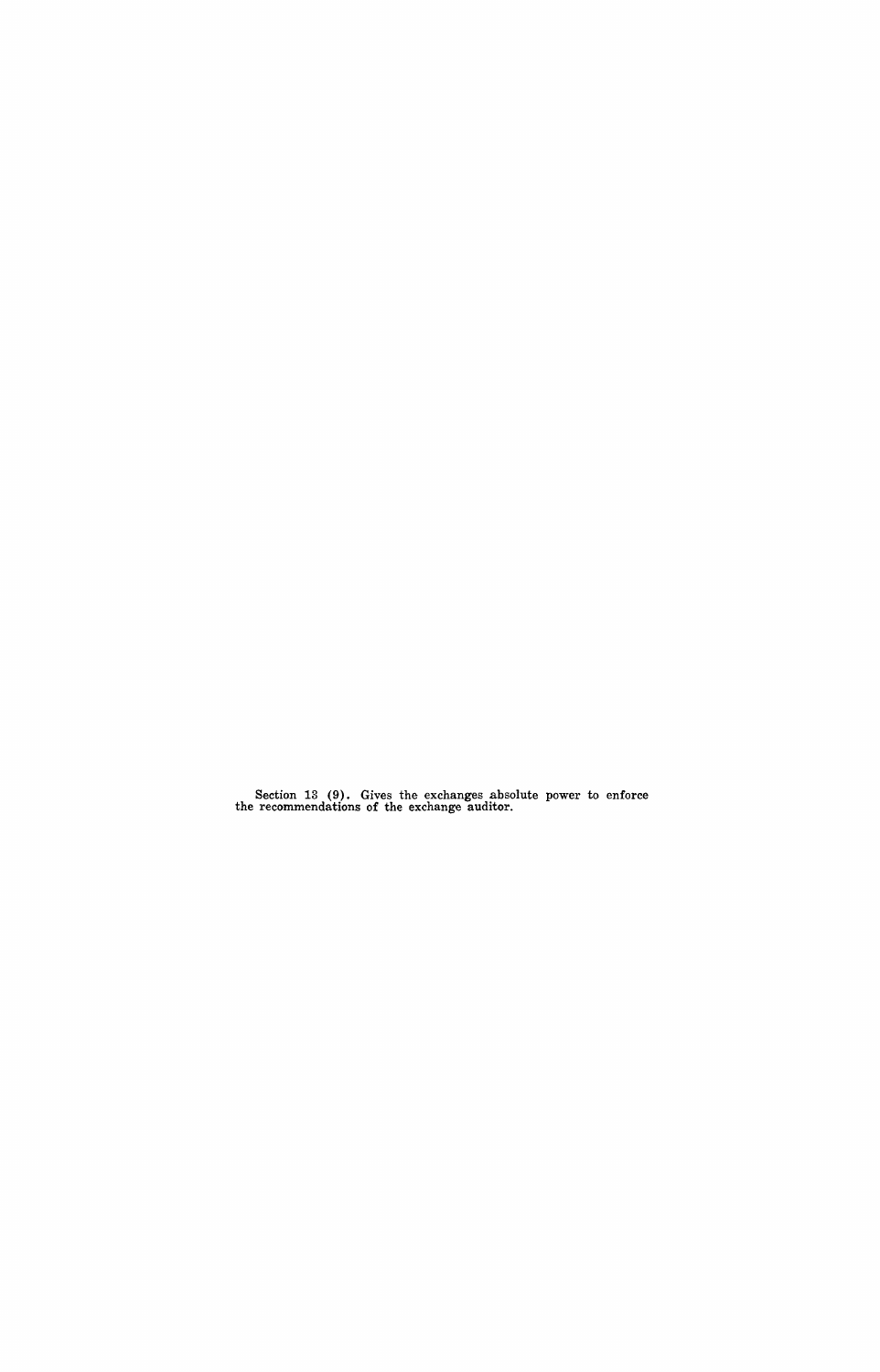Failure<br>to comply

(10) Failure by any person or company, a member of or represented upon any stock exchange, to comply with any requirement of the executive committee of the exchange, or any person designated by it under subsection 8 hereof, shall constitute an offence and shall entitle the executive committee to suspend such person or member representing such company for such period as the said committee shall determine.

No action against auditors, etc.

(11) No action shall lie against any stock exchange, executive committee or any member thereof, or any person designated by it under subsection 8 hereof, or against any brokers' or exchange auditor in respect of any act or proceeding, under the provisions of this section.

## PART IV.

#### Regulation of Trading

Selling against customers' buying orders

 $14.-(1)$  Whenever a person, or a member or employee of a partnership, or a director, officer or employee of a corporation, while he, or the partnership or corporation is employed as a broker by any customer to buy and carry upon margin any securities of any incorporated or unincorporated company or undertaking either in Canada or elsewhere, thereafter sells or causes to be sold, securities of the same company or undertaking for any account in which

- (a) he, or
- (b) his firm or a partner thereof, or

address for service in this Province.

(c) the corporation or a director thereof,

has a direct or indirect interest, if the effect of such sale shall otherwise than unintentionally be to reduce the amount of such securities in the hands of the broker or under his control in the ordinary course of business below the amount of such securities which he should be carrying for all customers, any such contract with a customer shall at the option of such customer be void, and the customer may recover from the broker all moneys paid with interest thereon or securities deposited in respect thereof, and the broker shall be guilty of an offence.

 $\text{Customer's}$ contract voidable

An offence

Exercise of<br>option

Confirmation to customers

15. Every broker who has acted as an agent for a customer shall promptly send or deliver to each customer

(2) The customer may exercise such option by a registered letter to that effect addressed to the broker at his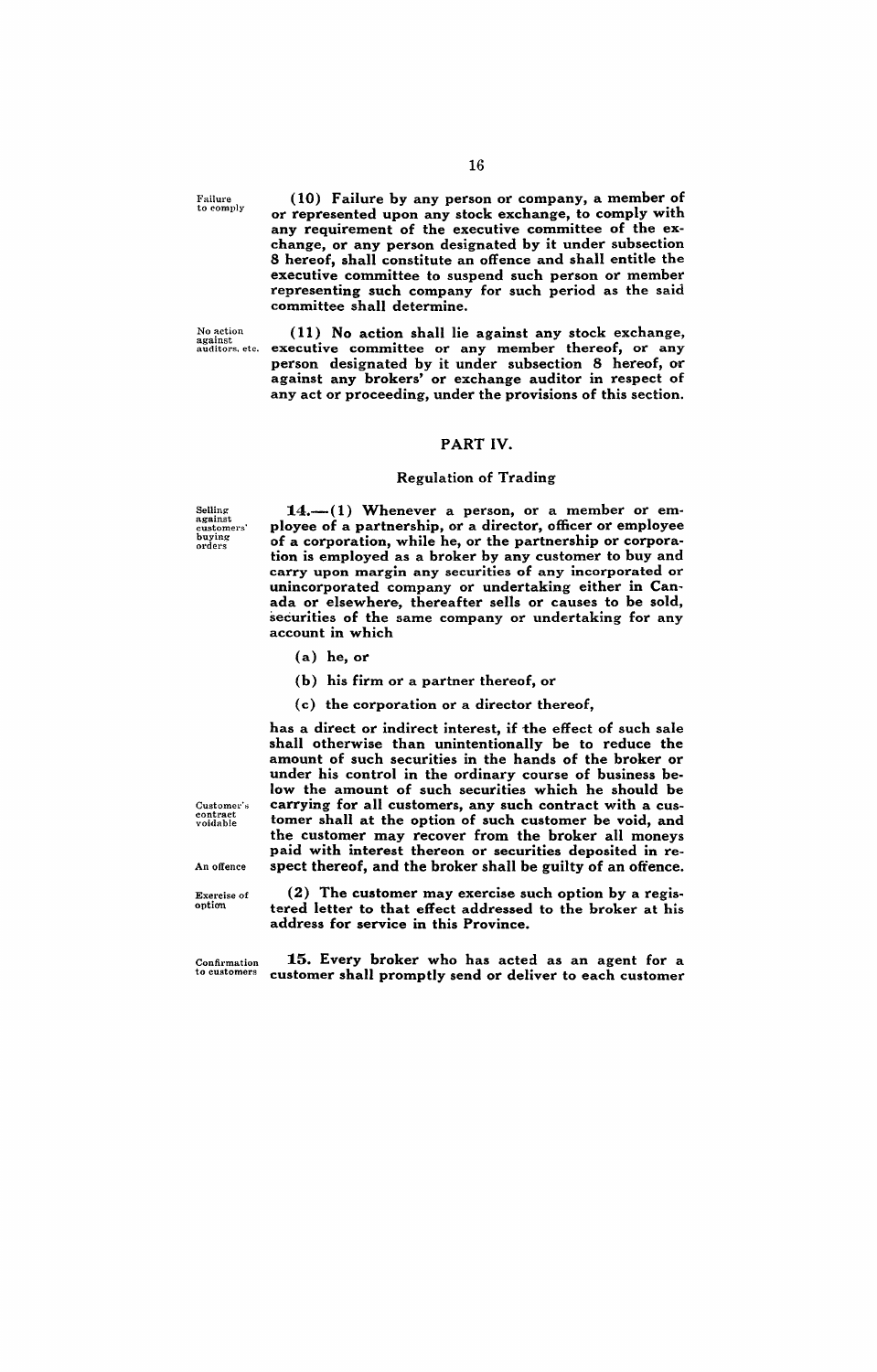Section 13 (11). Protects the exchanges also.

Section 14. This is directed at the practice of a broker selling for his own account against a customer's buying order, thus preventing the purchase from having any effect upon the market, and relieving

the broker from carrying the stock. The customer who has been so treated may elect to treat the con- tract as void, and recover whatever he paid with interest.

The act is ·also an offence.

Section 15. Provides more extensive information so customers can trace transactions and ascertain whether they were charged higher than the price paid by the broker.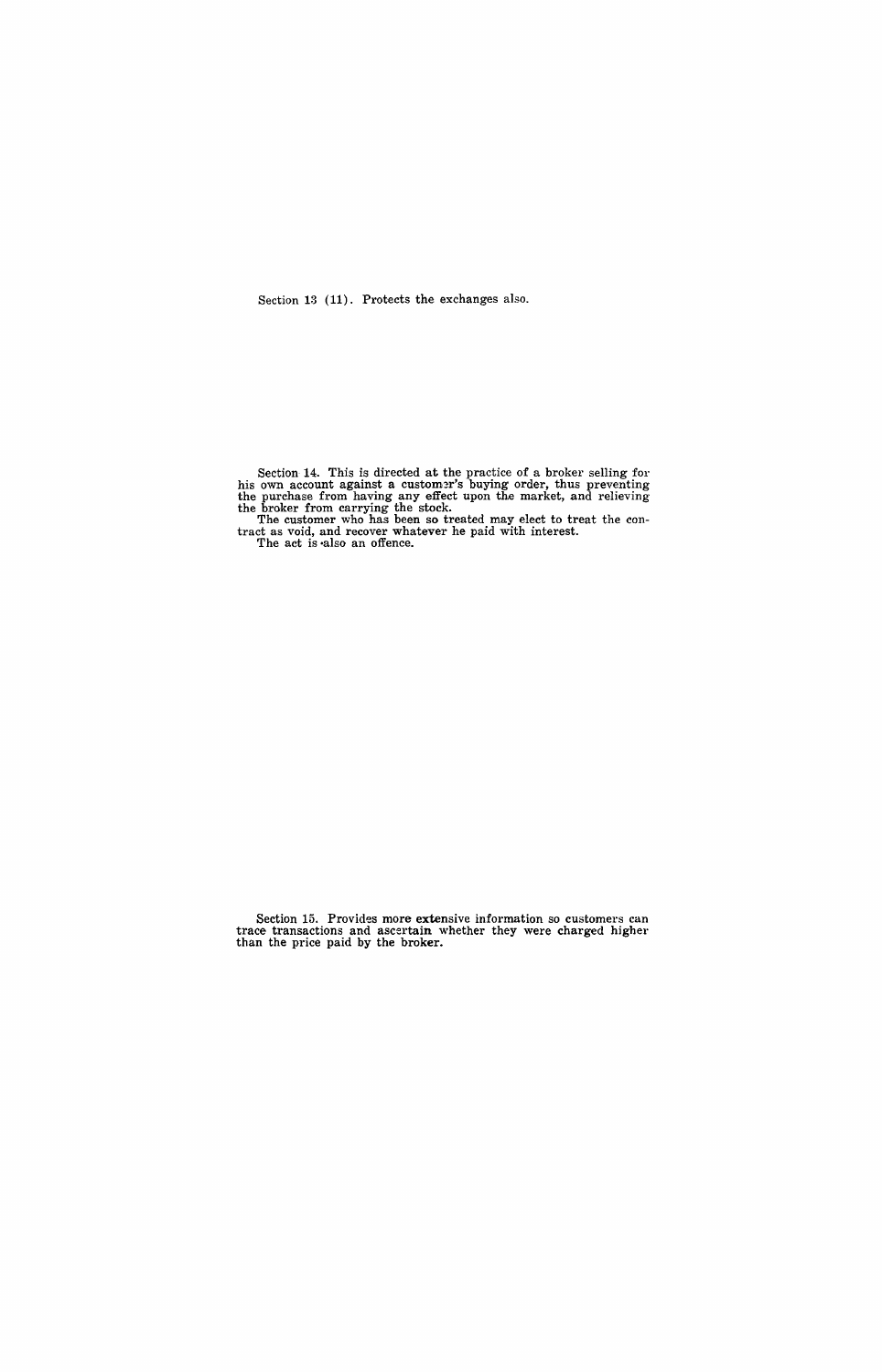for whom any security has been bought or sold by the broker, a written confirmation of the transaction, setting forth:

- (a) the quantity and description of the security.
- (b) the name of the person or company from or to whom the security was bought or sold.
- (c) the day, and in the case of a member of a stock exchange, the half hours between which, and the name of the stock exchange upon which the transaction took place,

and failure, without reasonable excuse, to comply herewith shall constitute an offence.

16. Every stock exchange shall keep a record showing the time at which each transaction on such exchange took place and shall supply to any customer of any member of such exchange, upon production of any written confirmation of any transaction with any such member, particulars of the time at which such transaction took place and certification or otherwise of the matters set forth in such confirmation.

#### PART V.

#### GENERAL PROVISIONS.

Judge not *persona designata* 

 $17.-(1)$  A judge of the Supreme Court in exercising any of the powers conferred upon such judge by this Act shall be deemed so to act as a judge of such court and not as *persona* designata.

(2) The Attorney-General shall in all proceedings under this Act or the Regulations be deemed to be acting as the

nor<br>Attorney<br>General

representative of His Majesty in the right of the Province of Alberta, and not as *persona designata.* 

(3) The provisions of *The Judicature Act* and so far as they are applicable to proceedings of a like nature, including those relating to appeals and to the enforcement of judgments and orders, shall apply to every proceeding before the Supreme Court or a judge thereof under the provisions of this Act, save that service of notices and other legal process shall be in accordance with subsection 2 of section 5 and save that costs may be awarded to but not against the Attorney-General.

JUdicature Act and Rules apply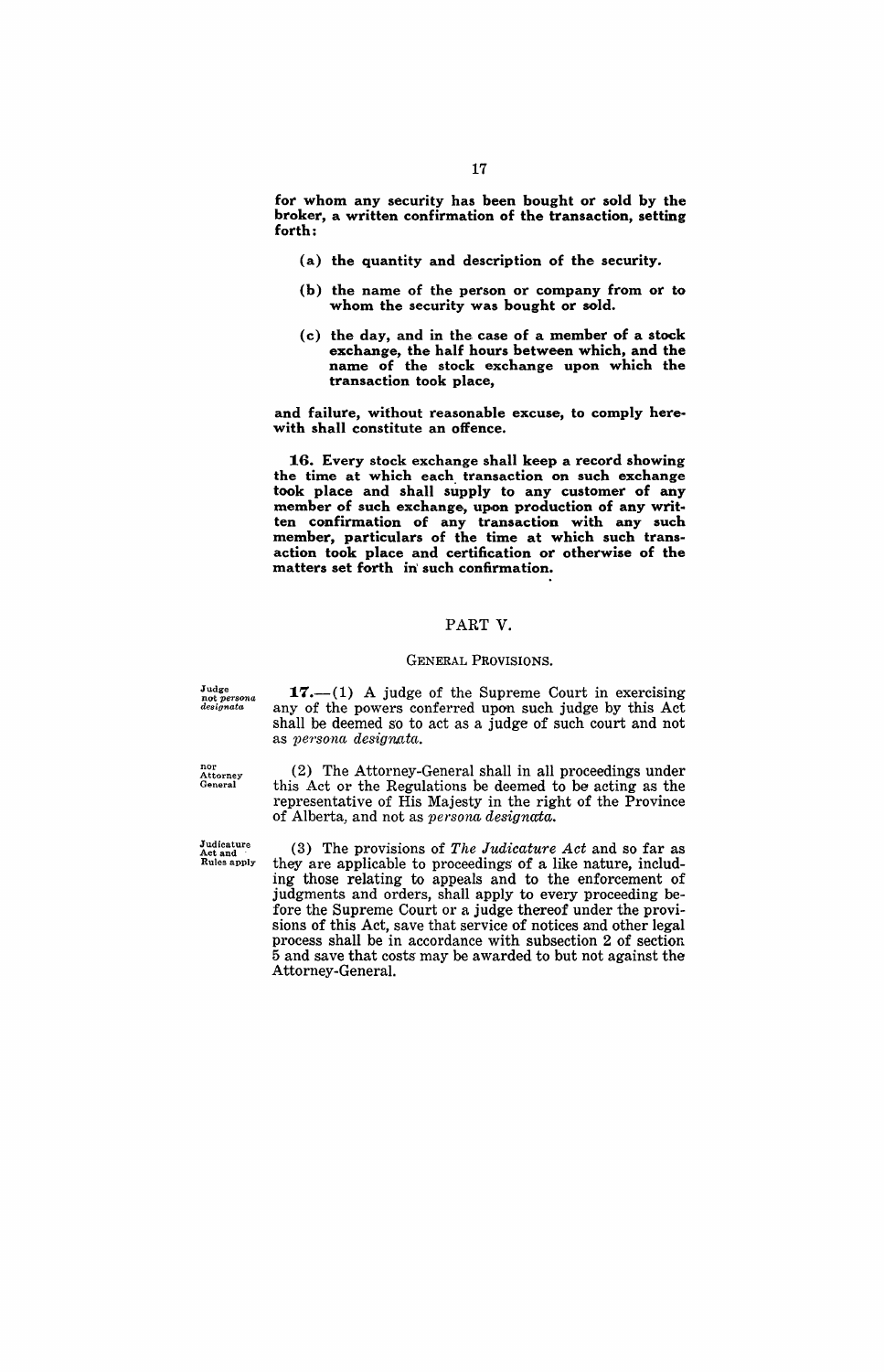No action. **etc., against<br>persons ad-<br>ministering<br>this Act.** 

18. No action whatever, and no proceedings by way of injunction, mandamus, prohibition or other extraordinary remedy shall lie or be instituted against any person whether in his public or private capacity or against any company in respect of any act or omission in connection with the administration or carrying out of the provisions of this Act or the Regulations where such person is the Attorney General or his representative, or the Registrar or where such person or company was proceeding under the written or verbal direction or consent of anyone of them, or under an order of the Supreme Court or a judge thereof made under the provisions of this Act.

**Regulation.::;, general powers** 

**19.** The Lieutenant Governor in Council may make and from time to time amend, alter or repeal regulations not inconsistent with this Act for the better carrying out of the provisions of this Act, for the more efficient administration thereof and for the prevention of fraud in trading in securities whether upon any stock exchange or elsewhere in Alberta for the creation of offences, and for any other purpose elsewhere indicated in this Act, and all such regulations and any amendment, alteration or repeal thereof shall become effective in all respects as if enacted in this Act upon the publication thereof in *The Alberta Gazette*.

**Penalties** 

 $20$ .-(1) Every person who violates any provision of this Act or the Regulations designated as an offence, or who dOes any fraudulent act not punishable under the provisions of *The Criminal Code of Canada*, shall be liable upon summary conviction thereof to a penalty of not more than \$1,000 for a first offence, nor \$2,000 for a second or subsequent offence, and in case of either a first or a subsequent offence either in default of payment of any penalty imposed, or in addition to such penalty, to imprisonment for a term not exceeding six months.

(2) The provisions of subsection (1) shall be deemed to apply, *mutatis mutandis*, to any company save that the money penalties may be increased in the discretion of the magistrate to a sum not exceeding \$25,000.

(3) **Where any company is convicted under this Act the magistrate may direct that, in default of payment of the penalty imposed, proportionate parts thereof shall be paid by such officers, directors, officials or employees of the company, and in such amounts as he shall designate, and in default of payment by any person so designated the magistrate may impose a penalty of imprisonment for a term not exceeding six months.** 

(4) No proceedings under this section shall be instituted except with the consent or under the direction of the Attorney General.

Apportion-<br> **ment of**<br> **penalty on**<br> **company**<br> **among**<br> **officers**, etc.

**Companies** 

Consent of the Attorney **General** required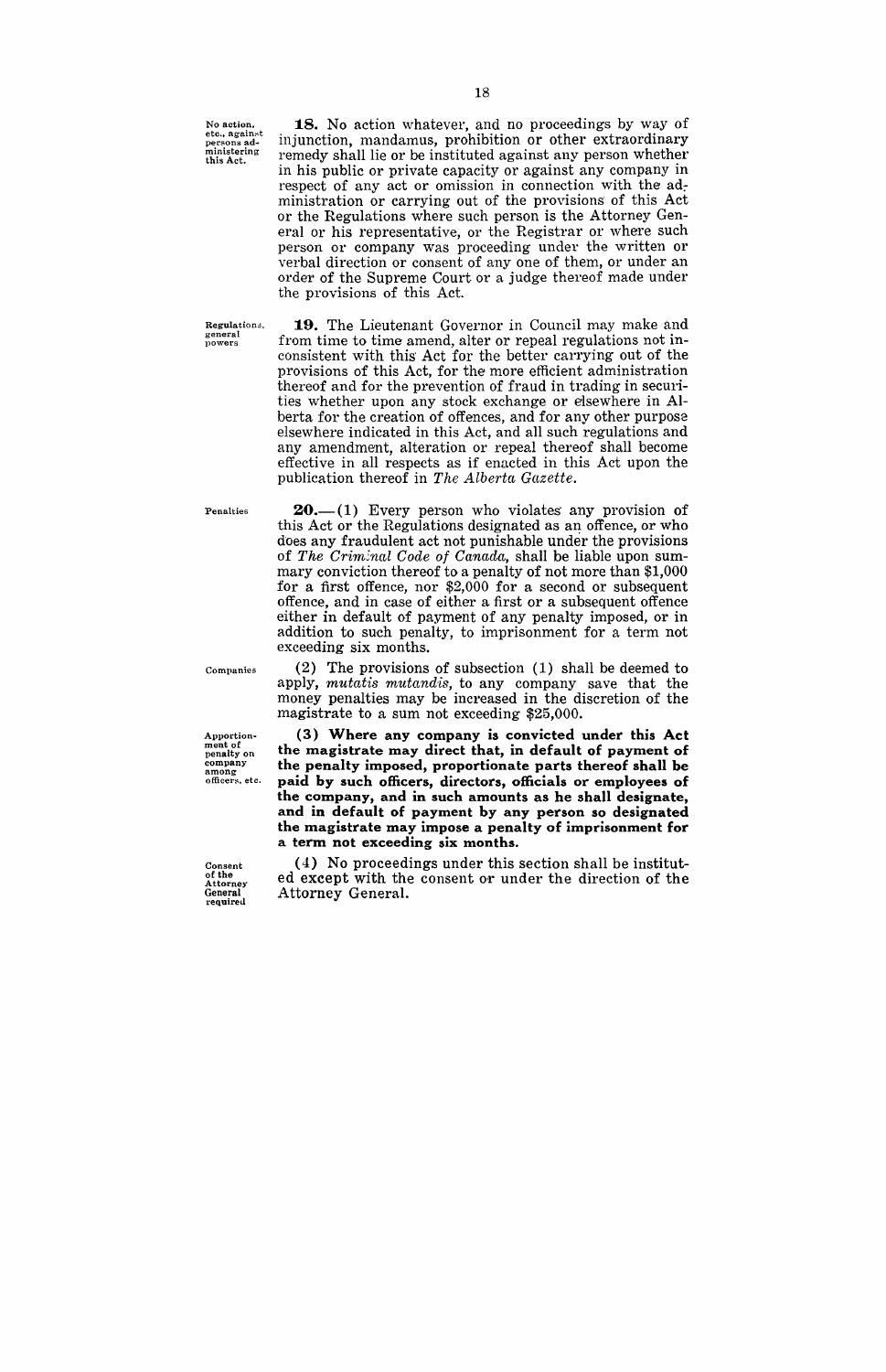Collection of<br>costs of in-<br>vestigation

21. Where in consequence of an investigation under Part II of this Act, any person or company has been-

- (a) convicted of a criminal offence; or
- (b) convicted of an offence against any provision of this Act or the Regulations; or
- (c) enjoined by the Supreme Court or a judge thereof otherwise than by an interim injunction; or
- (d) examined and documents, records, properties or matters have been examined by an accountant or other expert appointed by the Attorney General-

the Attorney General may certify in writing as to the costs of the investigation and shall be entitled to take such proceedings as are available to a judgment creditor for the collection from such person or company of the sum set forth in such certificate, which sum shall be a debt to His Majesty in right of the Province of Alberta.

Execution<br>of warrant<br>issued in<br>another<br>province

 $22.-(1)$  Where a police magistrate or justice of another province issues a warrant for the arrest of any person on a charge of violating any provision of *The Security Frauds Prevention Act* or any similar statute of that province, any police magistrate or justice of Alberta within whose jurisdiction that person is or is suspected to be may upon satisfactory proof of the handwriting of the police magistrate or justice who issues the warrant make an endorsement thereon in the form prescribed by the regulations, and a warrant so endorsed shall be sufficient authority to the person bringing the warrant and to all other persons to whom it was originally directed and to all police constables within the territorial jurisdiction of the police magistrate or justice so endorsing the warrant to execute it within that jurisdiction and to take the person arrested thereunder either out of or anywhere in Alberta and to rearrest such person anywhere in Alberta.

Prisoner in transit

(2) Any police constable of Alberta or of any other province of Canada who is passing through Alberta having in his custody a person arrested in another province under a warrant endorsed in pursuance of subsection (1) hereof shall be entitled to hold, take and rearrest the accused anywhere in Alberta under such warrant without proof of the warrant or the endorsement thereof.

23. The Security Frauds Prevention Act, 1929, is hereby repealed.

Royal Assent 24. This Act shall come into force on the day upon which it receives the Royal Assent.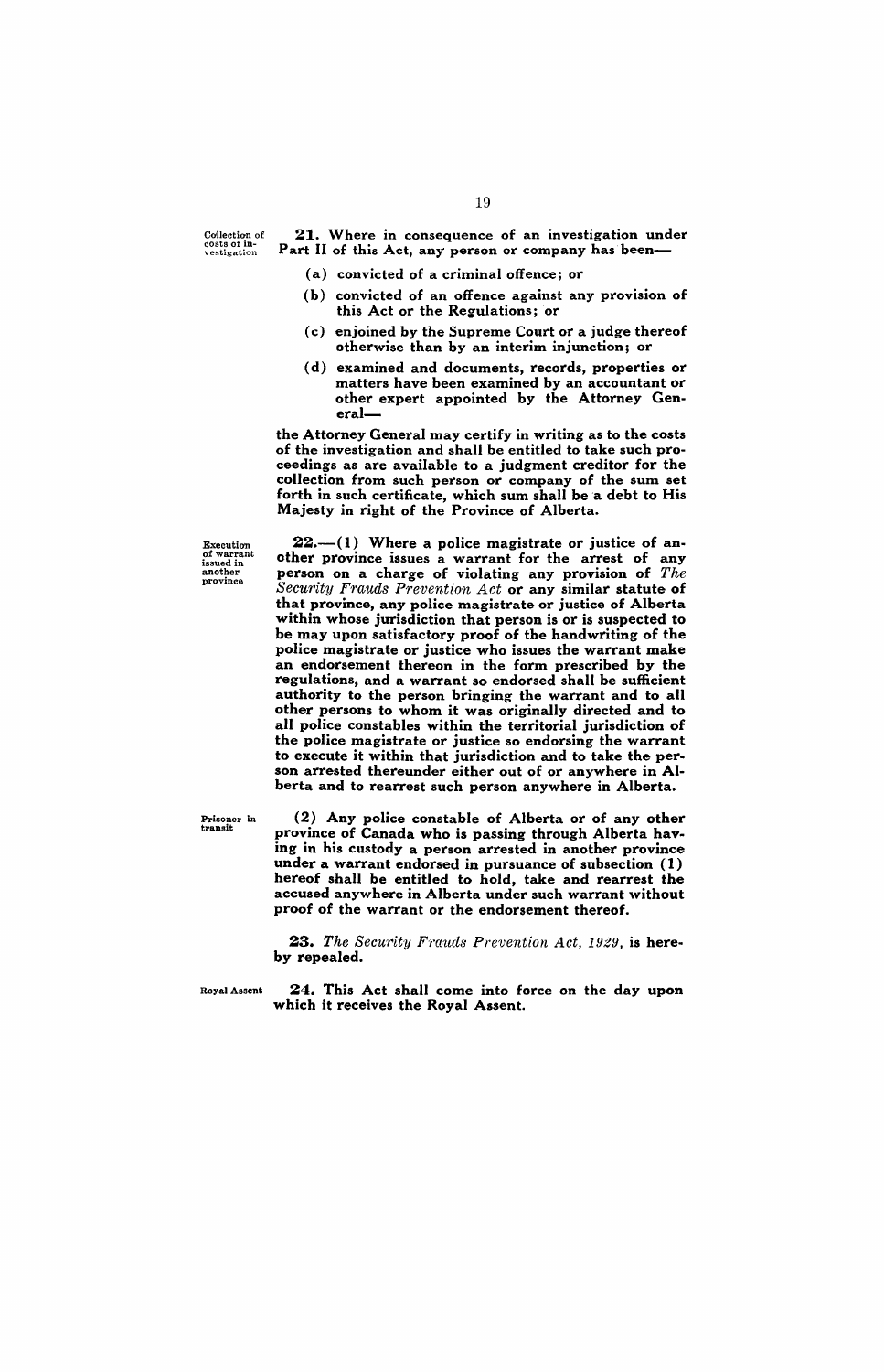Section 22. This corresponds largely to section 662 of *The Crim-*<br>*inal Code*, and will enable the Provinces to aid each other in captur-<br>ing undesirables accused of offences against this Act.